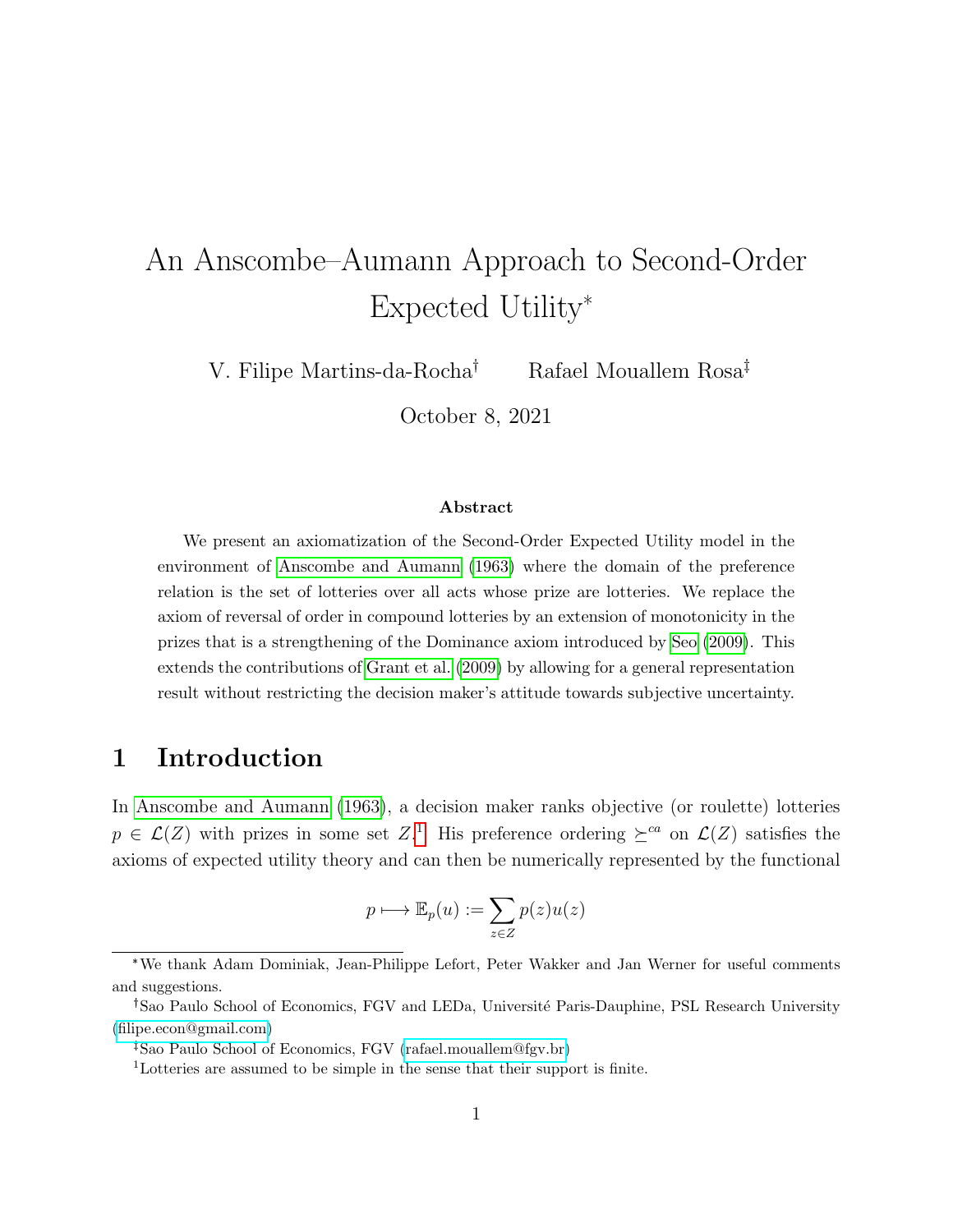for some utility function  $u : Z \to \mathbb{R}$ . In order to accommodate subjective uncertainty, [Anscombe and Aumann](#page-24-0) [\(1963\)](#page-24-0) introduce a finite set S of states of nature. An act (or horse lottery) is then defined as a function  $h : S \to \mathcal{L}(Z)$  from states of nature to objective lotteries on prizes in Z. The set  $\mathcal{L}(Z)^S$  of acts is denoted by H. [Anscombe and Aumann](#page-24-0) [\(1963\)](#page-24-0) assumed that the decision maker can not only rank objective lotteries (elements of  $\mathcal{L}(Z)$ , but can also rank lotteries on acts (elements of  $\mathcal{L}(\mathcal{H})$ ). His preference ordering  $\succeq$  on  $\mathcal{L}(\mathcal{H})$  is assumed to extend the preference ordering  $\succeq^{ca}$  on  $\mathcal{L}(Z)$  by identifying constant acts with objective lotteries. The preference  $\succeq$  is also assumed to satisfy the axioms of expected utility theory and can then be numerically represented by a functional

$$
P\longmapsto \sum_{f\in \mathcal{H}}P(f)U(f)
$$

for some utility function  $U : \mathcal{H} \to \mathbb{R}$ . In addition to the assumptions of expected utility theory, the two preference orderings  $\geq^{ca}$  and  $\succeq$  are connected by two additional axioms: the monotonicity in the prizes and the reversal of order in compound lotteries. The first axiom requires that if two acts f and g are identical except for the lotteries  $f(s)$  and  $g(s)$ associated with one state s, then the ranking (according to  $\succeq$ ) between the horse lotteries f and g is governed by the ranking (according to  $\succeq^{ca}$ ) between the lotteries  $f(s)$  and  $g(s)$ . The second axiom says that spinning a roulette wheel on acts before the realization of the state of nature is equivalent to spinning the same roulette wheel after subjective uncertainty is resolved. Formally, any lottery  $P \in \mathcal{L}(\mathcal{H})$  on acts is equivalent to the degenerate lottery on the act g with the prize  $g(s)$  defined as the compound lottery of P and  $f(s)$ :

$$
g(s):=\sum_{f\in\mathcal{H}}P(f)f(s).
$$

Under monotonicity and the reversal of order in compound lotteries, [Anscombe and Aumann](#page-24-0) [\(1963\)](#page-24-0) proved that there exists a unique probability measure  $\mu$  over the set S of states of nature such that

$$
U(f) = \sum_{s \in S} \mu(s) \mathbb{E}_{f(s)}(u).
$$

This is the so-called standard *subjective expected utility* model of [Anscombe and Aumann](#page-24-0) [\(1963\)](#page-24-0). This elegant model has been challenged by the famous paradox of [Ellsberg](#page-24-2) [\(1961\)](#page-24-2) since it does not accommodate a decision maker's aversion to bets on events for which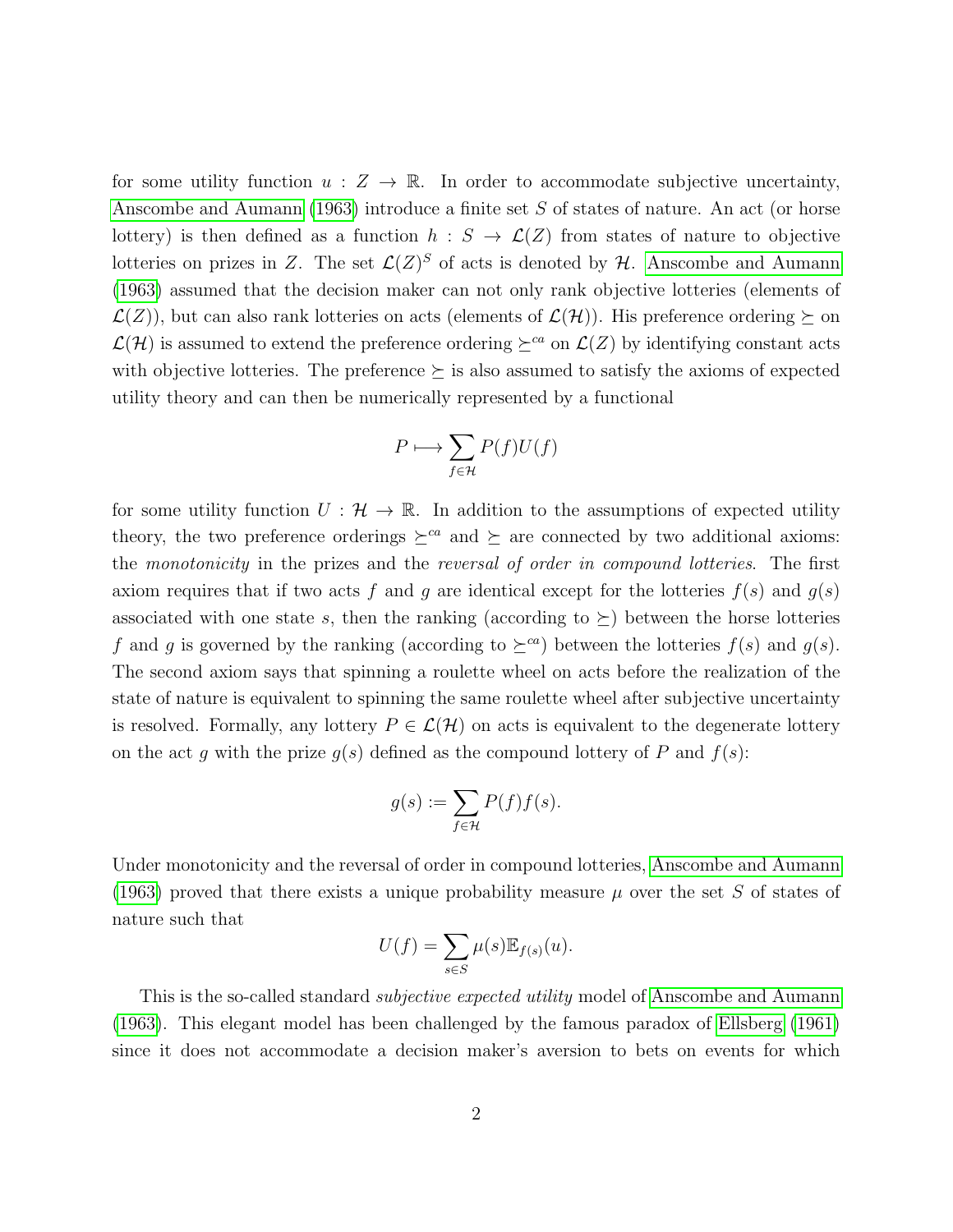probabilities are not specified. To account for uncertainty aversion, numerous extensions of subjective expected utility have been proposed, including [Schmeidler](#page-25-1) [\(1989\)](#page-25-1)'s Choquet expected utility, [Gilboa and Schmeidler](#page-24-3) [\(1989\)](#page-24-3)'s maxmin expected utility, [Segal](#page-25-2) [\(1987\)](#page-25-2)'s application of anticipated utility, [Tversky and Kahneman](#page-25-3) [\(1992\)](#page-25-3)'s cumulative prospect theory (see also [Wakker and Tversky](#page-26-0) [\(1993\)](#page-26-0) for an axiomatization), [Neilson](#page-25-4) [\(1993,](#page-25-4) [2010\)](#page-25-5)'s Second-Order Expected utility (SOEU) model and a number of more recent models like the smooth ambiguity model of [Klibanoff et al.](#page-25-6) [\(2005\)](#page-25-6), the variational preferences of [Maccheroni et al.](#page-25-7) [\(2006\)](#page-25-7), the Second-Order Subjective Expected Utility (SOSEU) model of [Seo](#page-25-0) [\(2009\)](#page-25-0) and the second-order variational preferences of [Nascimento and Riella](#page-25-8) [\(2013\)](#page-25-8).

We follow this literature and propose a new axiomatization of the Second-Order Expected Utility (SOEU) model that was first axiomatized by [Neilson](#page-25-4) [\(1993,](#page-25-4) [2010\)](#page-25-5). Imposing the Savage axioms to the horse lotteries and the von Neumann–Morgenstern axioms to the roulette lotteries, [Neilson](#page-25-5) [\(2010\)](#page-25-5) obtained the following SOEU representation

$$
U(f) = \sum_{s \in S} \mu(s)v\left(\mathbb{E}_{f(s)}(u)\right)
$$

yielding a subjective probability measure over states and two utility functions, the function  $u$ governing risk attitudes and the function  $v$  governing ambiguity attitudes. This is a particular case of the smooth ambiguity model of [Klibanoff et al.](#page-25-6) [\(2005\)](#page-25-6) and the second-order subjective expected utility of [Seo](#page-25-0) [\(2009\)](#page-25-0). [Neilson](#page-25-5) [\(2010\)](#page-25-5) proved that it can still account for "Ellsbergian" choices. This model has been used by [Nau](#page-25-9) [\(2006\)](#page-25-9), [Ergin and Gul](#page-24-4) [\(2009\)](#page-24-4), [Chew](#page-24-5) [and Sagi](#page-24-5) [\(2008\)](#page-24-5), [Grant et al.](#page-24-1) [\(2009\)](#page-24-1), [Strzalecki](#page-25-10) [\(2011\)](#page-25-10) and [Al-Najjar and Castro](#page-24-6) [\(2014\)](#page-24-6). It is also very popular in applied work: see for instance [Snow](#page-25-11) [\(2010,](#page-25-11) [2011\)](#page-25-12), [Gollier](#page-24-7) [\(2011\)](#page-24-7), [Alary](#page-24-8) [et al.](#page-24-8) [\(2013\)](#page-24-8), [Hoy et al.](#page-24-9) [\(2014\)](#page-24-9) and [Huang and Tzeng](#page-25-13) [\(2018\)](#page-25-13).

To get an axiomatization of the SOEU model based on the axioms of [Anscombe and](#page-24-0) [Aumann](#page-24-0) [\(1963\)](#page-24-0), we drop reversal of order in compound lotteries and propose a natural extension of monotonicity to lotteries over acts. In our representation result, the probability  $\mu$  is unique and the functions u and  $v \circ \mathbb{E}^u$  are cardinally unique.<sup>[2](#page-0-0)</sup> We then show that the function  $v$  is concave if, and only if, we add the standard Uncertainty Aversion axiom of [Schmeidler](#page-25-1) [\(1989\)](#page-25-1). This complements the analysis in [Seo](#page-25-0) [\(2009\)](#page-25-0) who obtains an axiomatization of Second-Order Subjective Expected Utility (SOSEU) by considering a weaker axiom

<sup>&</sup>lt;sup>2</sup> $\mathbb{E}^u$  is mapping  $p \mapsto \mathbb{E}_p(u)$  from  $\mathcal{L}(Z)$  to  $\mathbb{R}$ .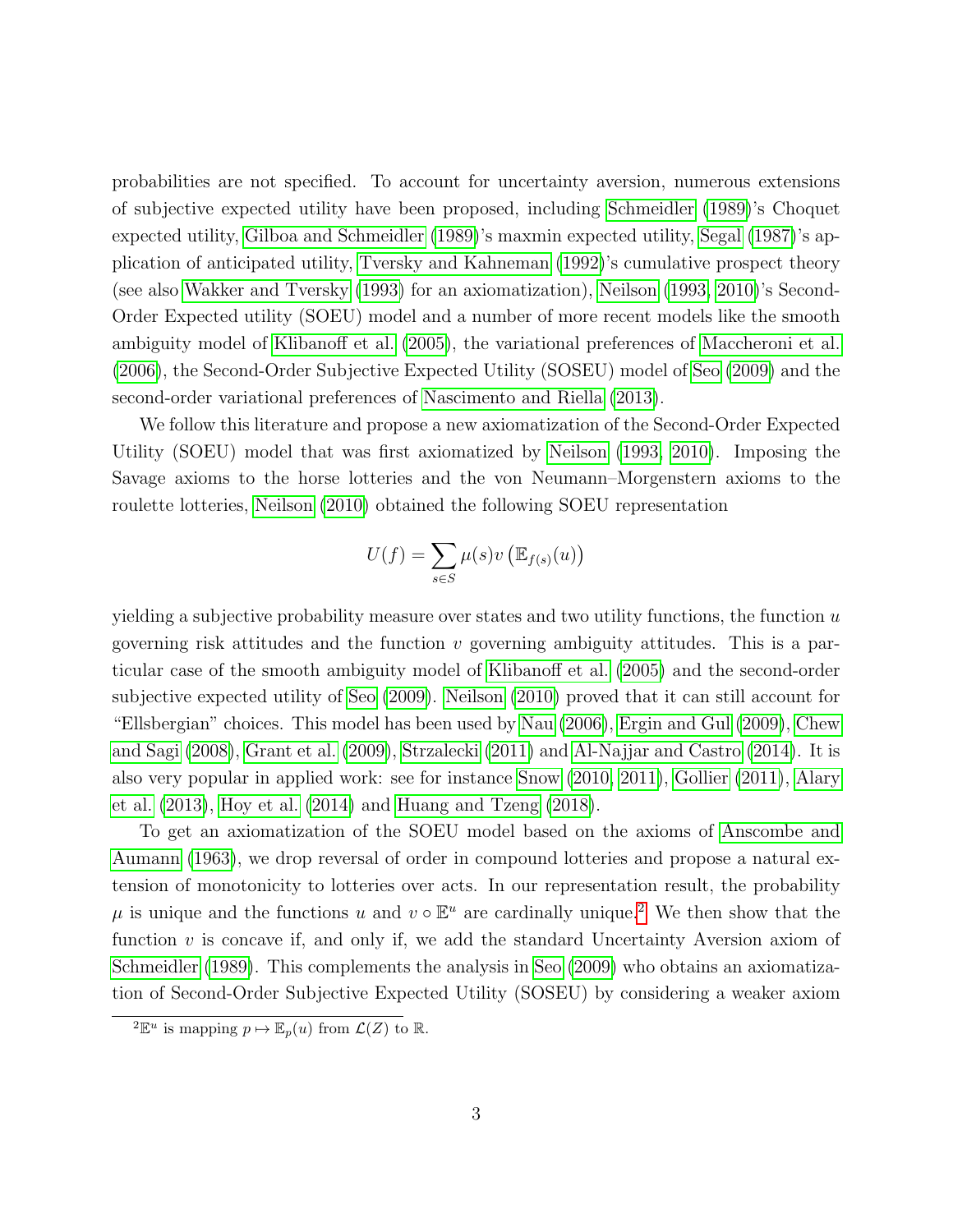than our extended monotonicity.[3](#page-0-0) It also extends the contributions of [Grant et al.](#page-24-1) [\(2009\)](#page-24-1) by allowing for a general representation result without restricting the decision maker's attitude towards subjective uncertainty.

# 2 The Setup

#### 2.1 Notations

Fix a non-empty space X. By a *lottery* (or a *simple probability distribution*) on X, we mean a map  $p \in \mathbb{R}_+^X$  such that its support  $\{x \in X : p(x) > 0\}$  is finite and  $\sum_{x \in X} p(x) = 1$ . For any  $A \subseteq X$ , we slightly abuse notation and write  $p(A) := \sum_{a \in A} p(a)$  that can be interpreted as the probability of getting an element of  $A$ . The set of all lotteries on  $X$  is denoted by  $\mathcal{L}(X)$ . For any  $x \in X$ , we let  $\delta_x \in \mathcal{L}(X)$  be the point mass at x, defined by  $\delta_x(y) = 0$  if  $y \neq x$  and  $\delta_x(x) = 1$ . Lotteries of the form  $\delta_x$  are called degenerate lotteries. Observe that every lottery  $p \in \mathcal{L}(X)$  can be written as a convex combination of degenerate lotteries

$$
p = \sum_{x \in X} p(x)\delta_x
$$

where the above sum is finite since the support of p is finite. For any lottery  $p \in \mathcal{L}(X)$  and any real map  $u \in \mathbb{R}^X$ , the expected value of u with respect to p is defined as the real number

$$
\mathbb{E}_p(u) := \sum_{x \in X} p(x)u(x).
$$

If u is interpreted as a utility function on X, then  $\mathbb{E}_p(u)$  corresponds to the expected utility of the lottery p.

$$
\sum_{f \in \mathcal{H}} P(f) \int_{\mathcal{L}(S)} v \left( \mathbb{E}_{\mu \circ f}(u) \right) d\nu(\mu)
$$

where  $\nu$  is a second-order belief (a belief on beliefs over states of nature) and  $\mu \circ f$  is the lottery on prizes obtained by combining  $\mu$  and  $f$ , i.e.,  $(\mu \circ f)(z) = \sum_{s \in S} \mu(s) f(s)$  for any  $z \in Z$ . Our representation result cannot be directly obtained from the representation result in [Seo](#page-25-0) [\(2009\)](#page-25-0). This is because [Seo](#page-25-0) [\(2009\)](#page-25-0) does not provide any characterization of the support of the second order belief  $\nu$ .

 ${}^{3}$ In the SOSEU model, the decision maker evaluates a lottery  $P$  on acts according to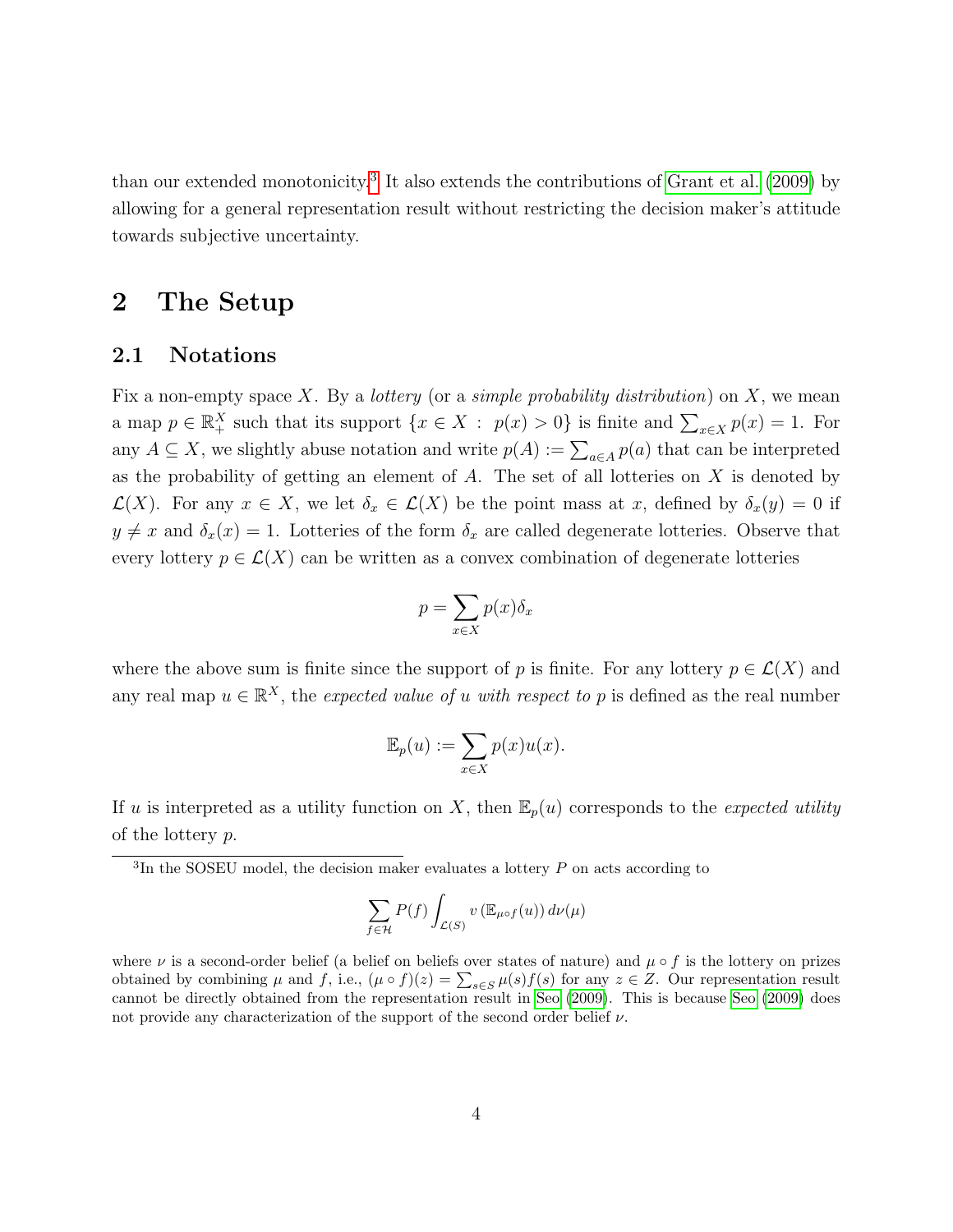#### 2.2 Anscombe–Aumann Setting

Let  $S$  be a finite set of *states of nature* to represent situations involving subjective uncertainty. Let Z denote a set of *outcomes* or *prizes*. A *purely subjective act* is a function  $f \in Z^S$ . In order to provide a representation result of preferences on purely subjective acts, we follow [Anscombe and Aumann](#page-24-0) [\(1963\)](#page-24-0) by considering an enrichment of items to which preference must apply. We denote by  $\mathcal H$  the set of functions from S into  $\mathcal L(Z)$  that are called *acts* (or horse race lotteries).<sup>[4](#page-0-0)</sup> The decision maker is assumed to be able to rank lotteries on acts. Therefore, the decision maker's preference  $\succeq$  is a binary relation on  $\mathcal{L}(\mathcal{H})$ . Identifying an act  $f \in \mathcal{H}$  with the degenerate lottery  $\delta_f \in \mathcal{L}(\mathcal{H})$ , we can view  $\mathcal{H}$  as a subset of  $\mathcal{L}(\mathcal{H})$ . The ranking induced by  $\succeq$  on degenerate lotteries  $\delta_f$  for any  $f \in \mathcal{H}$  is denoted by  $\succeq^{a.5}$  $\succeq^{a.5}$  $\succeq^{a.5}$  Similarly, identifying the lottery  $p \in \mathcal{L}(Z)$  with the degenerate lottery  $\delta_{p_1,s}$  on the constant act  $p_1$ **1**<sub>S</sub> :  $s \mapsto p$ , we can view  $\mathcal{L}(Z)$  as a subset of  $\mathcal{L}(\mathcal{H})$  and denote by  $\succeq^{ca}$  the induced ranking.<sup>[6](#page-0-0)</sup>

We should be careful when considering compound lotteries in  $\mathcal{L}(\mathcal{L}(Z))$ . In this paper, a lottery  $P \in \mathcal{L}(\mathcal{H})$  such that the support of P only contains constant acts is called a compound lottery and is identified as an element of  $\mathcal{L}(\mathcal{L}(Z))$ . Using the terminology of [Anscombe and](#page-24-0) [Aumann](#page-24-0) [\(1963\)](#page-24-0), the compound lottery P corresponds to a first spin of a roulette wheel before the horse race. The prizes of this first roulette are constant acts  $f : s \mapsto p_f$  with known chance  $P(f)$ . Then, after the horse race, independently of the realized state s, a second roulette wheel is spun which prizes are elements of Z and chances are given by  $p_f \in \mathcal{L}(Z)$ .

Typical elements of  $\mathcal{L}(\mathcal{H})$  are denoted by P, Q, and R. We use f, g, and h for elements in H. Typical elements of  $\mathcal{L}(\mathcal{L}(Z))$  are denoted by  $\overline{P}$ ,  $\overline{Q}$ , and  $\overline{R}$ . Finally, p, q, and r are typical elements of  $\mathcal{L}(Z)$ . Using this notation, an element  $P \in \mathcal{L}(\mathcal{H})$  can be written

$$
P = \sum_{f \in \mathcal{H}} P(f) \delta_f
$$

where each  $f : S \mapsto \mathcal{L}(Z)$  can be decomposed as follows

$$
\forall s \in S, \quad f(s) = \sum_{z \in Z} f(s)(z)\delta_z.
$$

<sup>&</sup>lt;sup>4</sup>By identifying a prize z with the corresponding degenerate lottery  $\delta_z$ , the set  $Z^S$  of purely subjective acts can be embedded in H.

<sup>&</sup>lt;sup>5</sup>The upper-script "a" stands for act.

<sup>6</sup>The upper-script "ca" stands for constant act.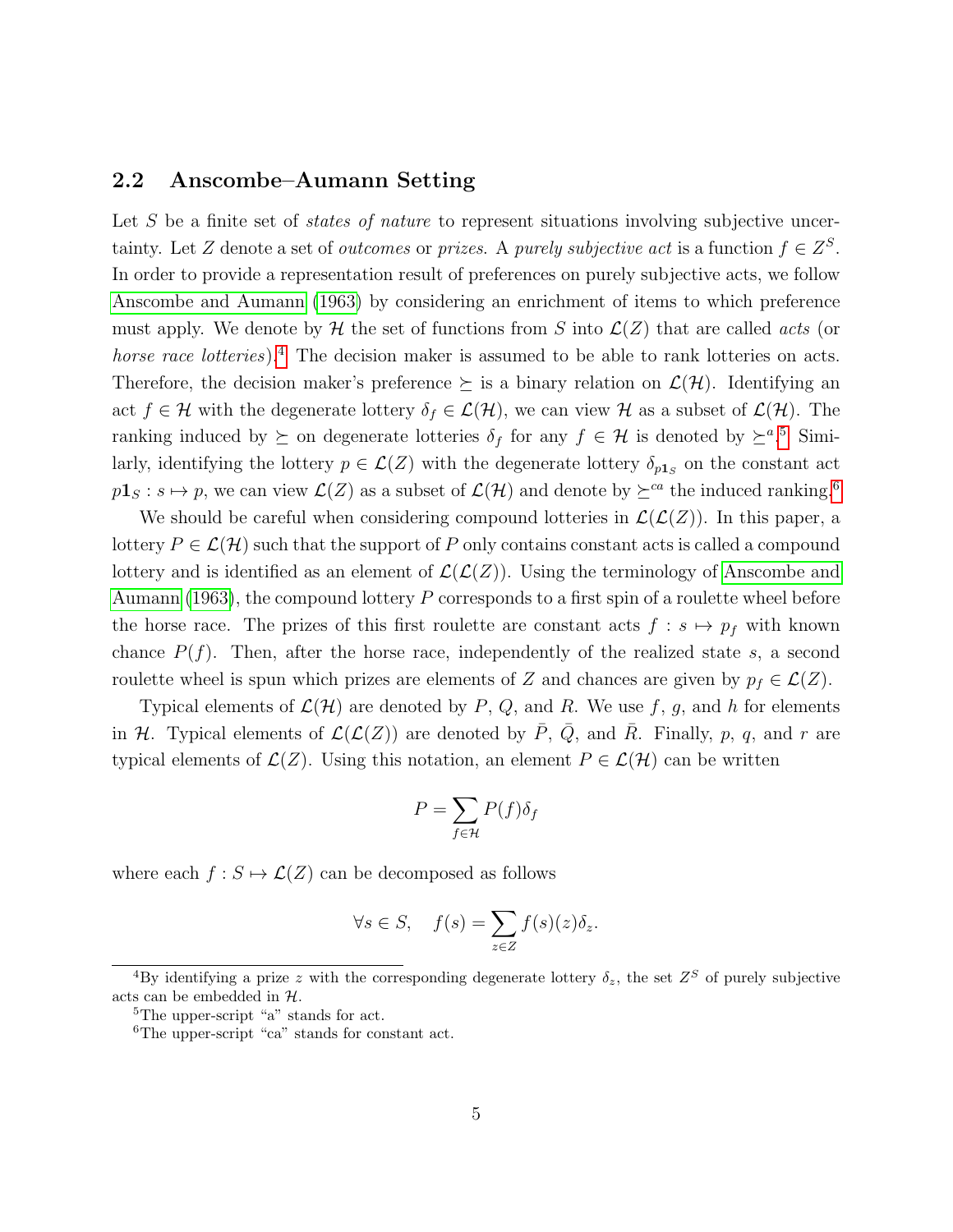<span id="page-5-0"></span>A typical lottery on acts  $P \in \mathcal{L}(\mathcal{H})$  is depicted in Figure [1.](#page-5-0)



Figure 1:  $P \in \mathcal{L}(\mathcal{H})$  is a lottery on acts. The first and the last nodes are governed by the objectives probabilities  $(\alpha, 1 - \alpha)$ ,  $(a, 1 - a)$  and  $(b, 1 - b)$ . The act g is constant and can be viewed as a one-stage lottery in  $\mathcal{L}(Z)$ .

We refer to an element in  $\mathcal{L}(Z)$  as a one-stage lottery and refer to an element in  $\mathcal{L}(\mathcal{L}(Z))$ as a two-stage (or compound) lottery. A constant act (taking the same value for every  $s \in S$ ) is viewed as a one-stage lottery. If  $f, g \in \mathcal{H}$  and  $E \subset S$  with  $E \notin \{\emptyset, S\}$ , then  $f_E g$  denotes the act with  $f_Eg(s) = f(s)$  if  $s \in E$  and  $f_Eg(s) = g(s)$  if  $s \notin E$ . When  $E = \{s\}$  is a singleton, we use the simpler notation  $f_s g$  instead of  $f_{\{s\}}g$ .

The spaces  $\mathcal{L}(Z)$ , H and  $\mathcal{L}(\mathcal{H})$  are convex subsets of linear subspaces and are therefore endowed with their natural mixture. Formally, if p and q are one-stage lotteries in  $\mathcal{L}(Z)$ , then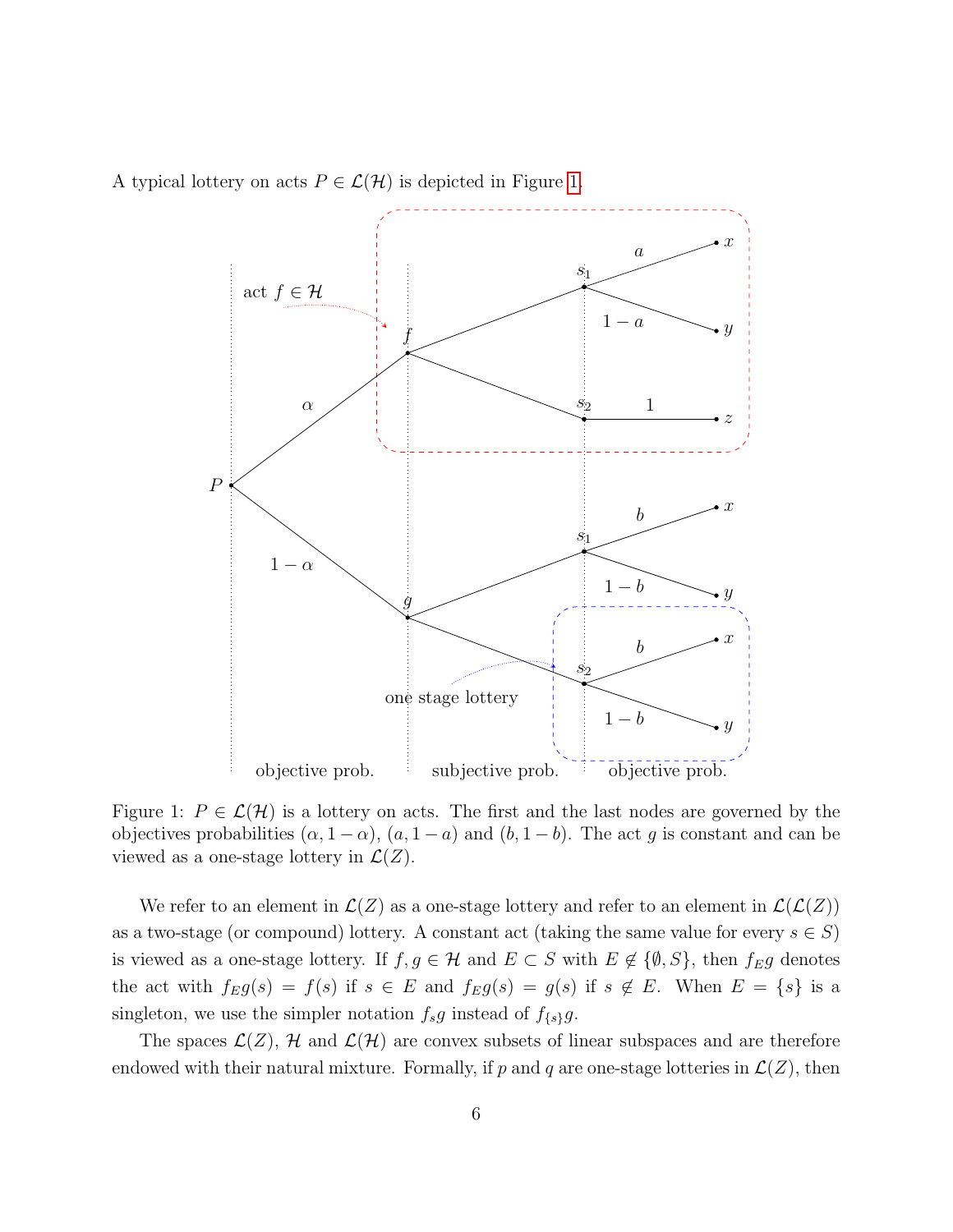$\alpha p + (1 - \alpha)q$  is also a one-stage lottery defined by  $[\alpha p + (1 - \alpha)q](z) = \alpha p(z) + (1 - \alpha)q(z)$ for each prize  $z \in Z$ . Similarly, if f and g are two acts in H and  $\alpha \in [0,1]$ , then  $\alpha f + (1-\alpha)g$ is also an act defined by the componentwise mixture

$$
[\alpha f + (1 - \alpha)g](s) := \alpha f(s) + (1 - \alpha)g(s), \quad \text{for all } s \in S
$$

where  $\alpha f(s) + (1-\alpha)g(s)$  is the mixture of the two one-stage lotteries  $f(s)$  and  $g(s)$ . Finally, if P and Q in  $\mathcal{L}(\mathcal{H})$  are two lotteries on acts, then  $\alpha P + (1 - \alpha)Q$  is also a lottery on acts defined by

$$
\alpha P + (1 - \alpha)Q := \sum_{f \in \mathcal{H}} [\alpha P(f) + (1 - \alpha)Q(f)]\delta_f.
$$

If p and q are one-stage lotteries, then  $\alpha p + (1-\alpha)q$  is also a one-stage lottery.<sup>[7](#page-0-0)</sup> It should not be confused with the two stage lottery  $\alpha\delta_{p_1s} + (1-\alpha)\delta_{q_1s}$  (also denoted by  $\alpha\delta_p + (1-\alpha)\delta_q$ ) that is a compound lottery where the first lottery occurs before the outcome of the subjective uncertainty and the second occurs after. See Figure [2](#page-7-0) for an illustration.

#### 2.3 Basic Axioms

The two following axioms are standard.

**Order.** The preference  $\succeq$  is complete and transitive.

Mixture Continuity. If  $P, Q, R \in \mathcal{L}(\mathcal{H})$ , then the sets  $\{\alpha \in [0,1]: \alpha P + (1-\alpha)Q \succeq R\}$ and  $\{\alpha \in [0,1] : R \succeq \alpha P + (1 - \alpha)Q\}$  are closed.

For any one-stage lottery  $p \in \mathcal{L}(Z)$ , we can consider the degenerate lottery  $\delta_{p1_S} \in \mathcal{L}(\mathcal{H})$ which assigns with probability one the constant act  $p1_s : s \mapsto p$ . Denote by  $\succeq^{ca}$  the induced preference on constant acts in  $\mathcal{L}(Z)$  defined by

$$
p \succeq^{ca} q \Longleftrightarrow \delta_{p1_S} \succeq \delta_{q1_S}.
$$

Since one-stage lotteries involve *objective probabilities* in the sense that everyone agrees on the likelihood of getting each alternative in Z, we impose the standard independence axiom.

<sup>&</sup>lt;sup>7</sup>We can interpret  $\alpha p + (1 - \alpha)q$  as the successive spin of two different roulette wheels, but both spins occurring after the realization of the subjective uncertainty.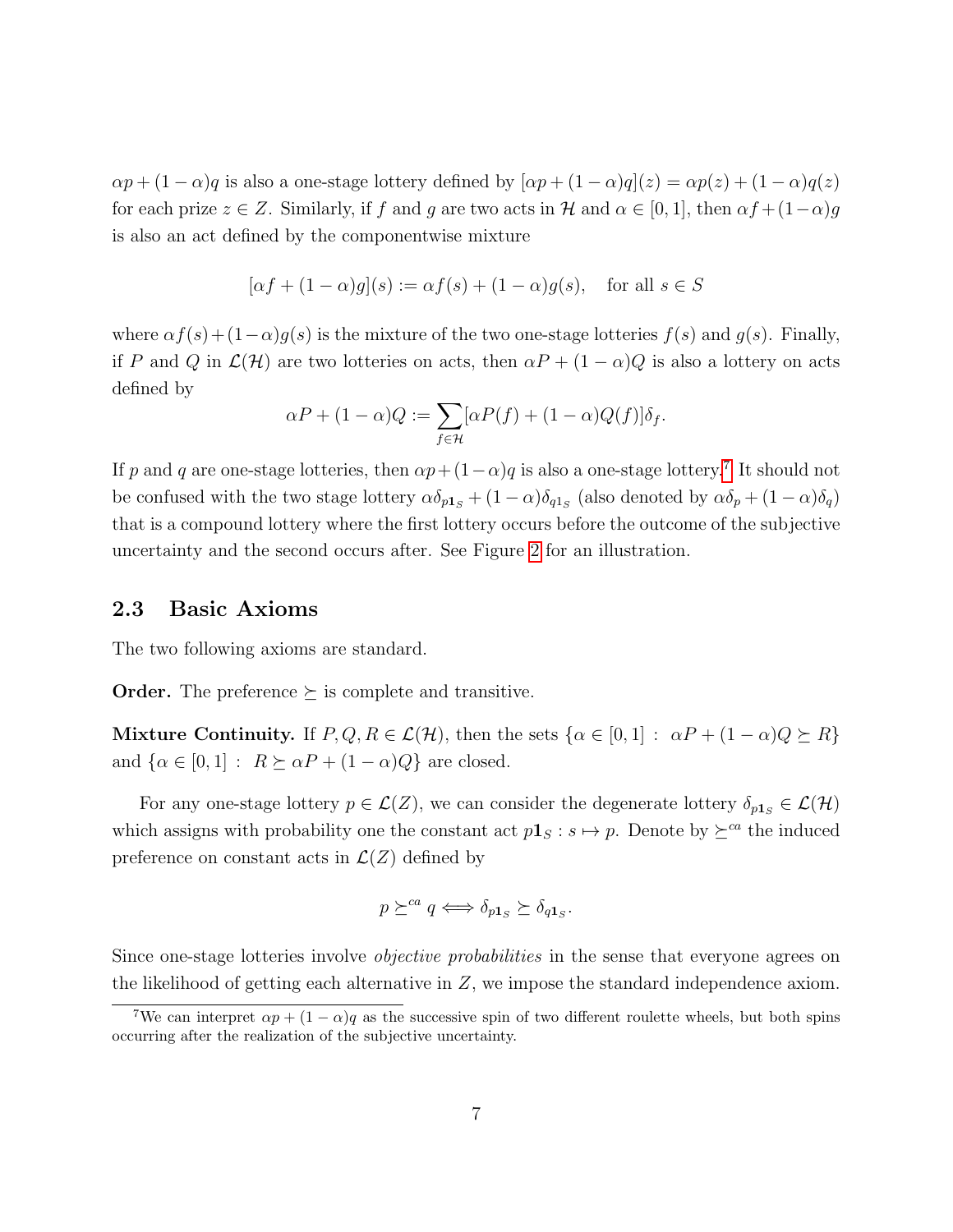<span id="page-7-0"></span>

(a) One-stage lottery  $p \in \mathcal{L}(Z)$ (b) One-stage lottery  $q \in \mathcal{L}(Z)$  $\alpha p + (1 - \alpha)q$  $z_1$ α 3  $^{+}$  $1 - \alpha$ 2  $\alpha/3$   $\longrightarrow$   $z_2$  $z_3$  $\alpha/3$  $\overline{z}_4$  $1 - \alpha$ 2

(c) One-stage lottery as a mixture of two one-stage lotteries



(d) Two-stage lottery

Figure 2:  $\alpha p + (1 - \alpha)q$  is a mixture of one-stage lotteries but  $\alpha \delta_p + (1 - \alpha) \delta_q$  is a mixture of two-stage lotteries.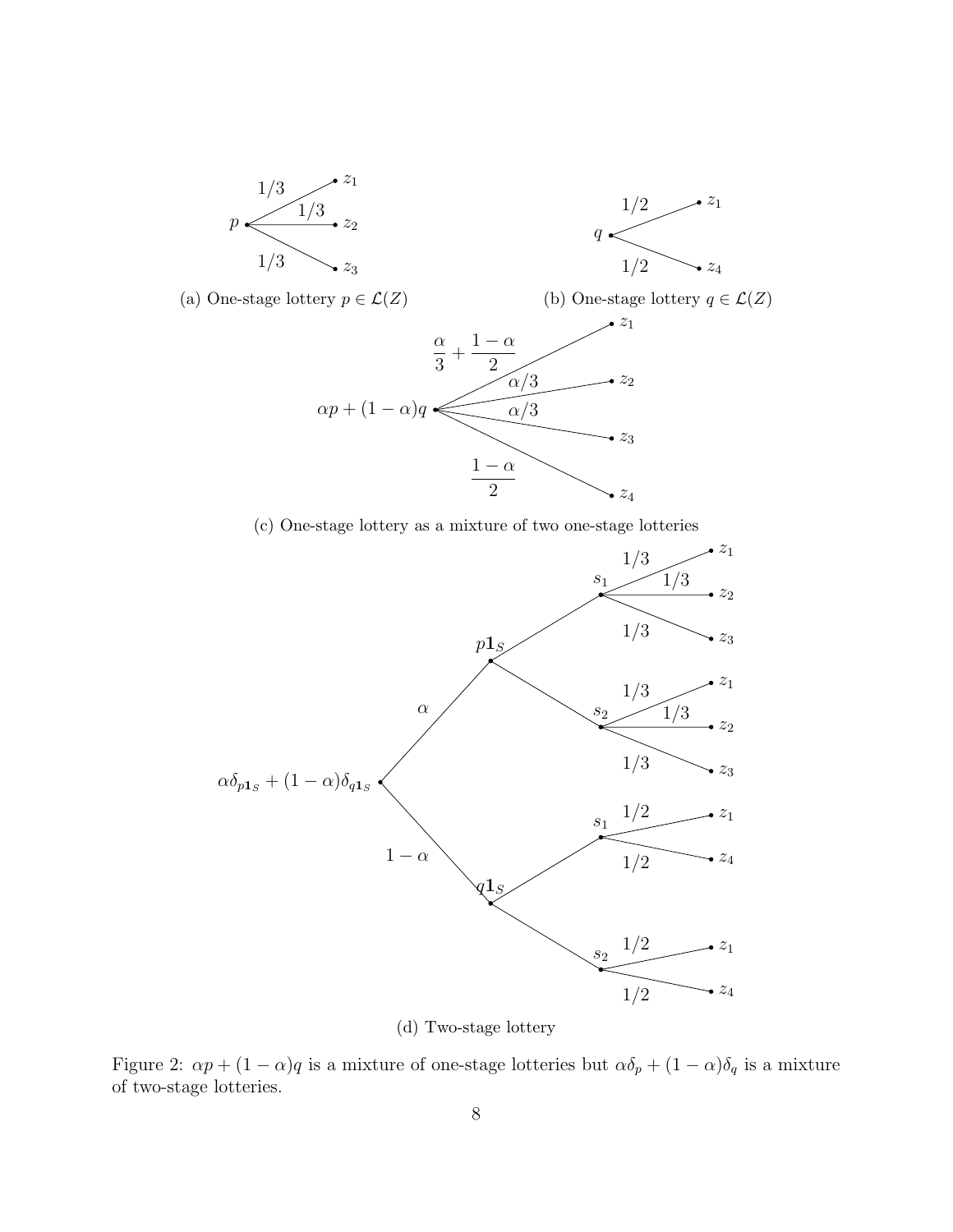**Second-Stage Independence.** For any  $\alpha \in (0, 1]$  and one-stage lotteries  $p, q, r \in \mathcal{L}(Z)$ ,

$$
\alpha p + (1 - \alpha)r \succeq^{ca} \alpha q + (1 - \alpha)r \Longleftrightarrow p \succeq^{ca} q.
$$

The interpretation of this assumption becomes transparent when the mixture one-stage lottery  $\alpha p + (1-\alpha)r$  is viewed as a compound lottery compounded from two roulette wheels which spins occur after the realization of the subjective uncertainty (represented by the states in S). In a Lottery A, the first spin determines whether, with probability  $\alpha$ , you get the lottery p, or, with probability  $1 - \alpha$ , you get r. Then, conditional on the result of the first spin, there is a second spin which chances to get a prize in  $Z$  are defined by  $p$  or  $r$ . In a Lottery B, the first spin determines whether, with probability  $\alpha$ , you get the lottery q, or, with probability  $1 - \alpha$ , you get r. Then, conditional on the result of the first spin, there is a second spin which chances to get a prize in  $Z$  are defined by q or r. The Second-Stage Independence axiom requires that the decision maker's prefers Lottery  $A$  to Lottery  $B$  if, and only if, he prefers  $p$  to  $q$ . This axiom is related to dynamic consistency as explained in [Gilboa](#page-24-10) [\(2008\)](#page-24-10).

In a second-stage lottery  $p \in \mathcal{L}(Z)$ , the chances  $(p(z))_{z \in Z}$  are objectively defined. Similarly, the chances  $(P(f))_{f\in\mathcal{H}}$  involved in a lottery on acts  $P\in\mathcal{L}(\mathcal{H})$  are also objective. Therefore, replacing the set  $Z$  by  $H$  in the Second-Stage Independence axiom, we get the following natural axiom.

**First-Stage Independence.** For any  $\alpha \in (0,1]$  and lotteries  $P, Q, R \in \mathcal{L}(\mathcal{H}),$ 

$$
\alpha P + (1 - \alpha)R \succeq \alpha Q + (1 - \alpha)R \Longleftrightarrow P \succeq Q.
$$

As before, the interpretation of the First-Stage Independence axiom becomes transparent when the mixture lottery  $\alpha P + (1 - \alpha)Q$  is viewed as a compound lottery compounded from two roulette wheels which spins occur before the realization of the subjective uncertainty (represented by the states in  $S$ ). The prizes associated to the first spin are lotteries over acts, while the prize associated to the second spin are acts.

Remark 2.1. It is important to observe that first-stage independence is not related to the following property (Independence axiom on acts): for any  $\alpha \in (0,1]$  and acts  $f, g, h \in \mathcal{H}$ ,

$$
\alpha f + (1 - \alpha)h \succeq \alpha g + (1 - \alpha)h \Longleftrightarrow f \succeq g.
$$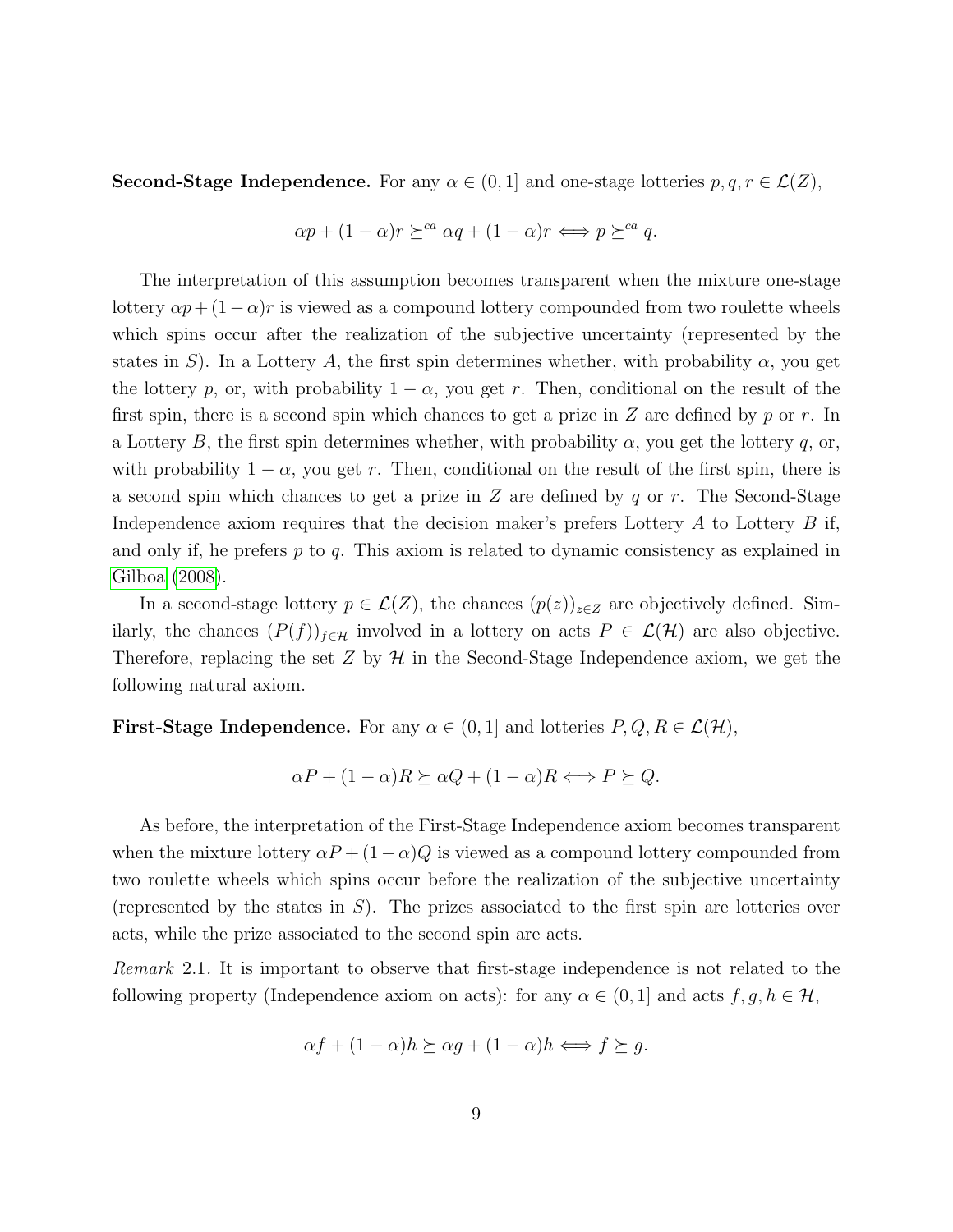This is because the mixture of lotteries  $\alpha \delta_f + (1-\alpha)\delta_g$  is different than the degenerate lottery  $\delta_{\alpha f + (1-\alpha)g}$  on the mixture act  $\alpha f + (1-\alpha)g$ .

### 3 Extended Monotonicity and SOEU

For any act  $f \in \mathcal{H}$ , we can consider the degenerate lottery  $\delta_f \in \mathcal{L}(\mathcal{H})$  which assigns with probability one the act f. We can define  $\succeq^a$  the induced preference on H as follows

$$
f \succeq^a g \iff \delta_f \succeq \delta_g.
$$

We start by recalling the standard Monotonicity axiom applied to acts.

**Monotonicity.** For any acts  $f, g \in \mathcal{H}$ ,

$$
[f(s) \succeq^{ca} g(s), \quad \forall s \in S] \Longrightarrow f \succeq^{a} g.
$$

Observe that the Monotonicity axiom deals only with acts in  $H$ . In order to extend it to lotteries over acts, we introduce the following notation.

Fix an act  $f \in \mathcal{H}$  and a state  $s \in S$ . Recall that the property  $f(s) \succeq^{ca} g(s)$  in the statement of the Monotonicity axiom is equivalent to  $f(s)$ **1**<sub>S</sub>  $\succeq^a$  g(s)**1**<sub>S</sub>. We then consider the following notation:  $\Psi(f, s) := f(s) \mathbf{1}_s$  is the constant act  $s' \mapsto f(s)$  taking the value  $f(s)$ for every  $s' \in S$ . Observe that monotonicity can be stated as follows: for any acts  $f, g \in \mathcal{H}$ ,

<span id="page-9-1"></span>
$$
[\Psi(f,s) \succeq^a \Psi(g,s), \quad \forall s \in S] \Longrightarrow \delta_f \succeq \delta_g,
$$

or, equivalently,

$$
\left[\delta_{\Psi(f,s)} \succeq \delta_{\Psi(g,s)}, \quad \forall s \in S\right] \Longrightarrow \delta_f \succeq \delta_g. \tag{3.1}
$$

Recall that a lottery  $P \in \mathcal{L}(\mathcal{H})$  on acts can be canonically decomposed as

<span id="page-9-0"></span>
$$
P = \sum_{f \in \mathcal{H}} P(f)\delta_f.
$$
\n(3.2)

We then let  $\Psi(P, s) \in \mathcal{L}(\mathcal{H})$  be the lottery on (constant) acts defined by

$$
\Psi(P,s) := \sum_{f \in \mathcal{H}} P(f) \delta_{\Psi(f,s)}
$$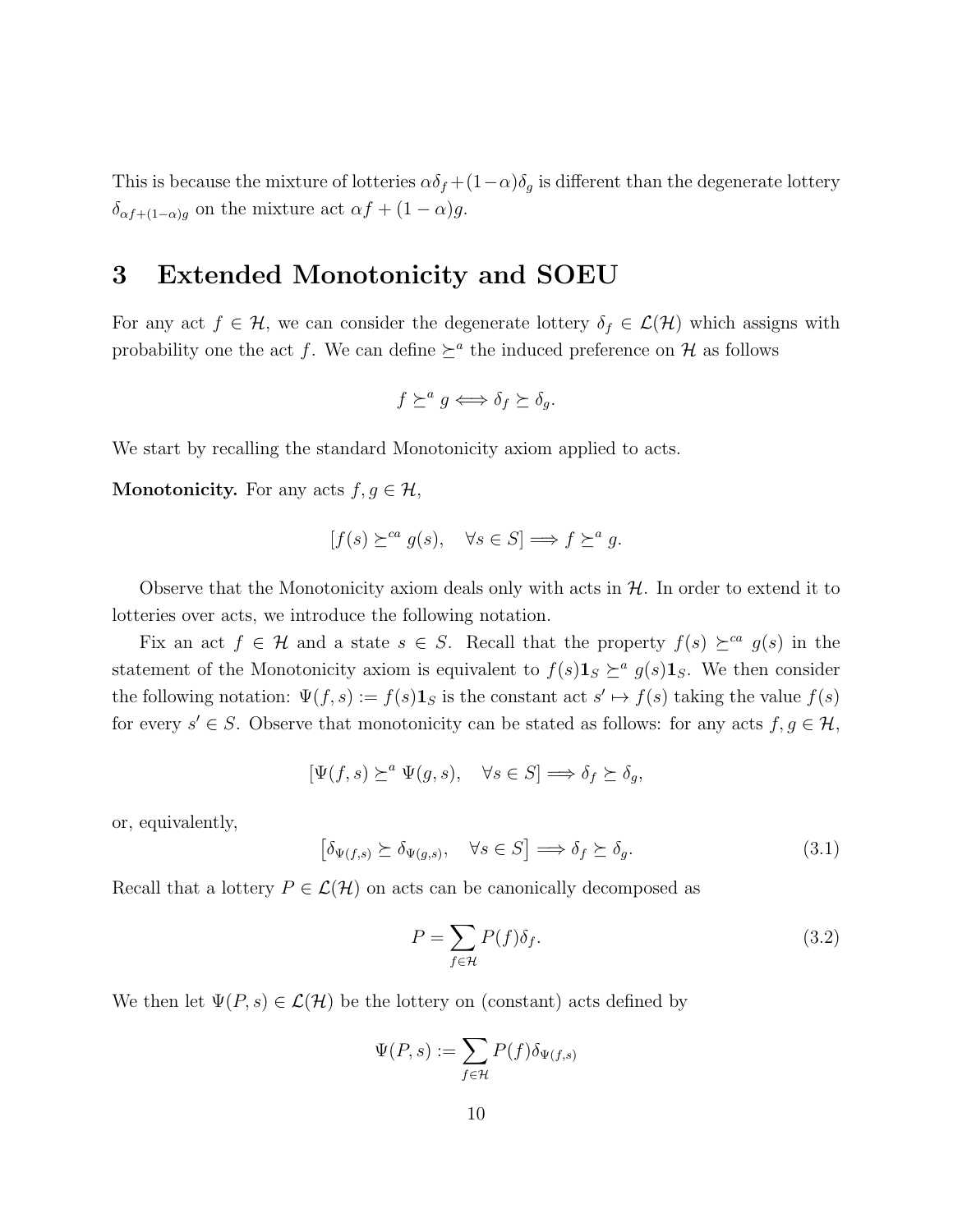where each act  $f : s' \mapsto f(s')$  in the canonical decomposition [\(3.2\)](#page-9-0) is replaced by the constant act  $\Psi(f, s) : s' \mapsto f(s)$ . See Figure [3](#page-11-0) for an illustration.

Replacing the LHS of the Monotoncity axiom [\(3.1\)](#page-9-1) by

$$
\sum_{f \in \mathcal{H}} P(f) \delta_{\Psi(f,s)} \succeq \sum_{g \in \mathcal{H}} Q(g) \delta_{\Psi(g,s)}, \quad \forall s \in S
$$

we get the following extension of the Monotonicity axiom to lotteries on acts.

**Extended Monotonicity.** For any  $P, Q \in \mathcal{L}(\mathcal{H})$ ,

$$
[\Psi(P, s) \succeq \Psi(Q, s), \quad \forall s \in S] \Longrightarrow P \succeq Q.
$$

To interpret extended monotonicity, consider an agent who is not certain of the true state. If he believes that the state is s, then the two-stage lottery induced by P is  $\Psi(P, s)$ . Extended dominance means that if the decision maker prefers the two-stage lottery induced by P to the one induced by Q independently of the true state s, then he must prefer P to  $Q$ . Choosing degenerate lotteries  $P = \delta_f$  and  $Q = \delta_g$  on single acts  $f, g \in \mathcal{H}$ , we easily prove that extended monotonicity is stronger than monotonicity. It will follow from our characterization result that extended monotonicity is a much stronger axiom than monotonicity. [Seo](#page-25-0) [\(2009\)](#page-25-0) used the terminology "extended AA dominance" for our axiom of extended monotonicity.

Remark 3.1. As pointed out by [Seo](#page-25-0) [\(2009\)](#page-25-0), extended monotonicity implies Krep's reversal-of-order-style axiom (see [\(Kreps 1988,](#page-25-14) p. 107)). It states that if two lotteries  $P$  and  $Q$  over "purely subjective" (or Savage) acts map naturally to the same lottery over outcomes for each state s, then they must be indifferent.

We now state the formal definition of the Second Order Expected Utility (SOEU) representation.

**Definition 3.1.** A SOEU representation of the preference  $\succeq$  is a probability measure  $\mu \in$  $\mathcal{L}(S)$ , a function  $u: Z \to \mathbb{R}$ , and a strictly increasing function  $v: co(u(Z)) \to \mathbb{R}$  such that I represents  $\succeq$  on  $\mathcal{L}(\mathcal{H})$ , where

<span id="page-10-0"></span>
$$
I(P) = \sum_{f \in \mathcal{H}} P(f) \sum_{s \in S} \mu(s) v(\mathbb{E}_{f(s)}(u)).
$$
\n(3.3)

The main contribution of this paper is the following new representation result that obtains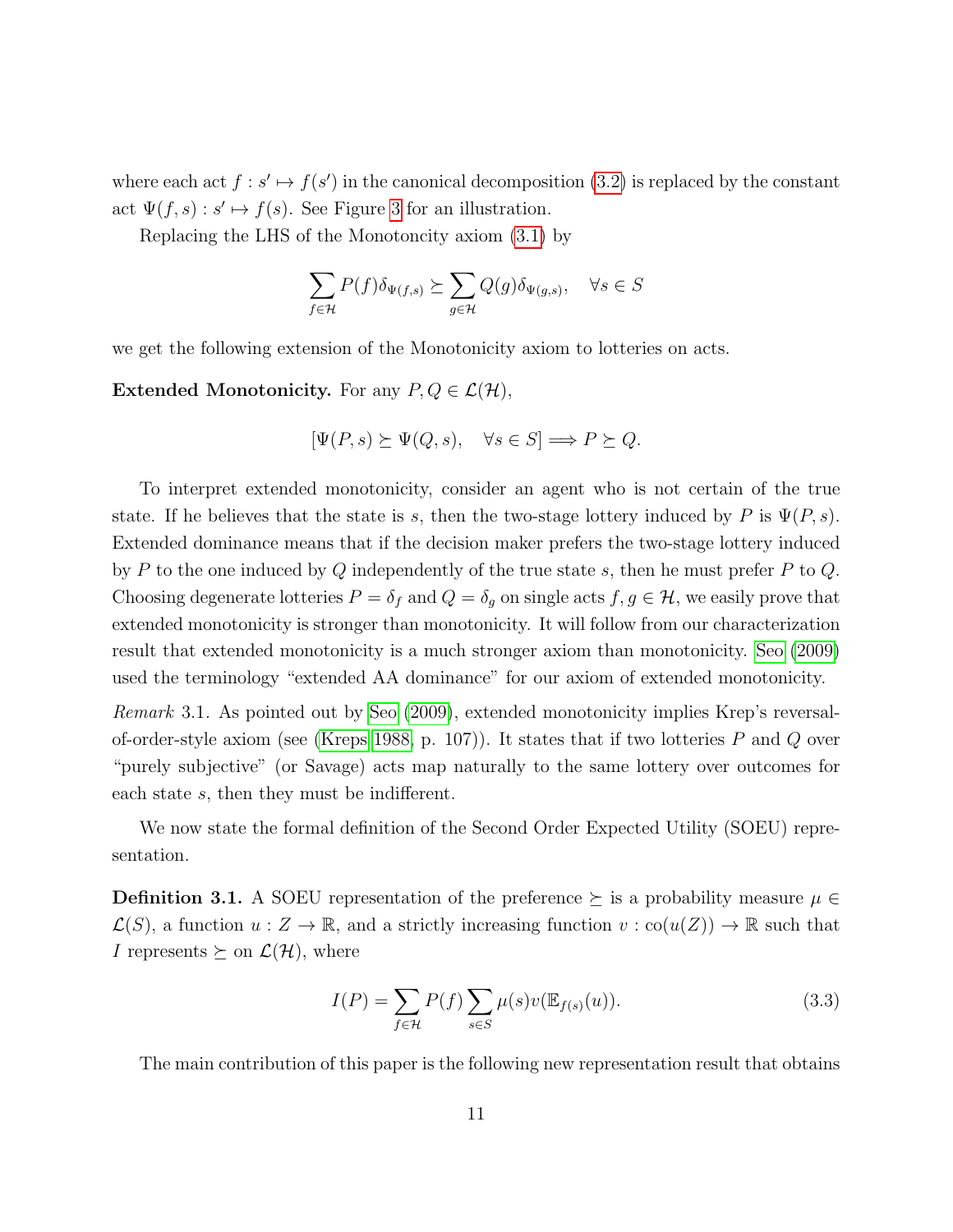<span id="page-11-0"></span>

(b)  $\Psi(P, s)$  is an objective lottery on constant acts

Figure 3: If the decision maker believes that  $s$  occurs with probability one, then  $P$  and  $\Psi(P, s)$  are equivalent.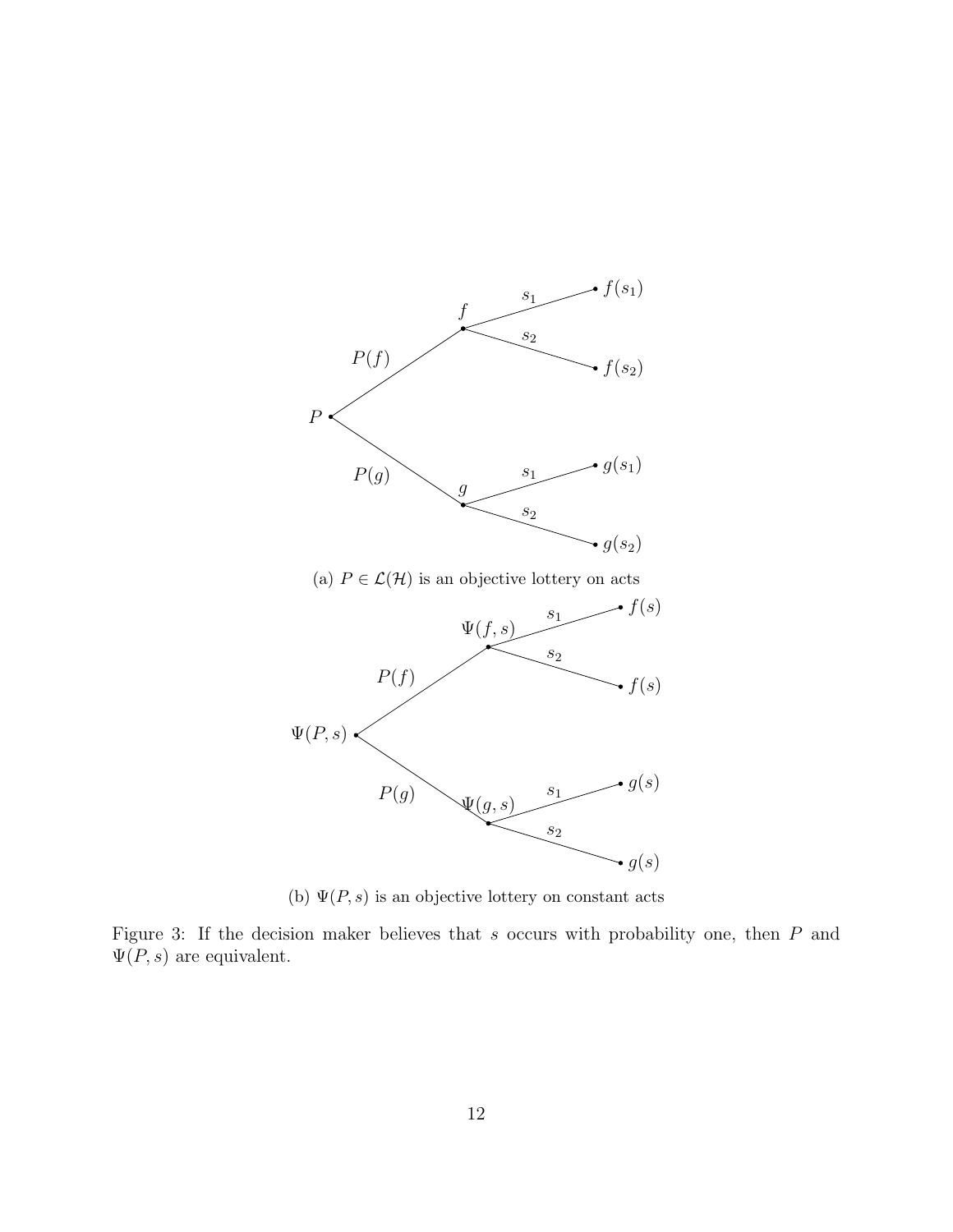an axiomatization of SOEU without any restriction on the decision maker's attitude towards subjective uncertainty.<sup>[8](#page-0-0)</sup>

<span id="page-12-0"></span>**Theorem 3.1.** Preference  $\succeq$  on  $\mathcal{L}(\mathcal{H})$  satisfies order, mixture continuity, first-stage independence, second-stage independence, and extended monotonicity if, and only if, it has an SOEU representation  $(\mu, u, v)$ .

*Proof.* We start by proving necessity of the axioms. Assume that  $\succeq$  is represented by the function  $I$  in  $(3.3)$ . The proof that order, mixture continuity and first-stage independence are necessary is a straightforward exercise and is omitted. Observe that the preference  $\succeq^{ca}$  on constant acts is represented by the function  $p \mapsto \mathbb{E}_p(u)$  and therefore second-stage independence is satisfied. To prove extended monotonicity, fix  $P \in \mathcal{L}(\mathcal{H})$  and recall that  $\Psi(P, s)$  is the following lottery on constant acts

$$
\Psi(P,s) := \sum_{f \in \mathcal{H}} P(f) \mathbf{1}_{f(s)\mathbf{1}_S}.
$$

This implies that

$$
I(\Psi(P,s)) = \sum_{f \in \mathcal{H}} P(f)v(\mathbb{E}_{f(s)}(u))
$$

and we get that

$$
I(f) = \sum_{s \in S} \mu(s)I(\Psi(P, s)).
$$

Extended monotonicity then follows immediately.

We now provide the proof of sufficiency. When  $P \sim Q$  for all  $P, Q \in \mathcal{L}(\mathcal{H})$ , then the representation is trivial. It is sufficient to choose any arbitrary constant function  $u^0$ . Thus, assume that  $\succeq$  satisfies non-degeneracy, i.e.,  $P \succ Q$  for some  $P, Q \in \mathcal{L}(\mathcal{H})$ . Since the preference  $\succeq$  satisfies order, mixture continuity and first-stage independence, we can apply Theorem 5.15 in [Kreps](#page-25-14) [\(1988\)](#page-25-14) to deduce that there exists a function  $U: \mathcal{H} \to \mathbb{R}$  such that  $\succeq$  is represented by the function  $I : \mathcal{L}(\mathcal{H}) \to \mathbb{R}$  defined by

$$
I(P) = \sum_{f \in \mathcal{H}} P(f)U(f).
$$

Moreover, the function U is unique up to a positive affine transformation. That is, if  $I'(P) =$ 

<sup>8</sup>This corresponds to one of the open problems suggested by [Grant et al.](#page-24-1) [\(2009\)](#page-24-1).

<sup>&</sup>lt;sup>9</sup>Observe that in this case, the probability  $\mu$  is indeterminate.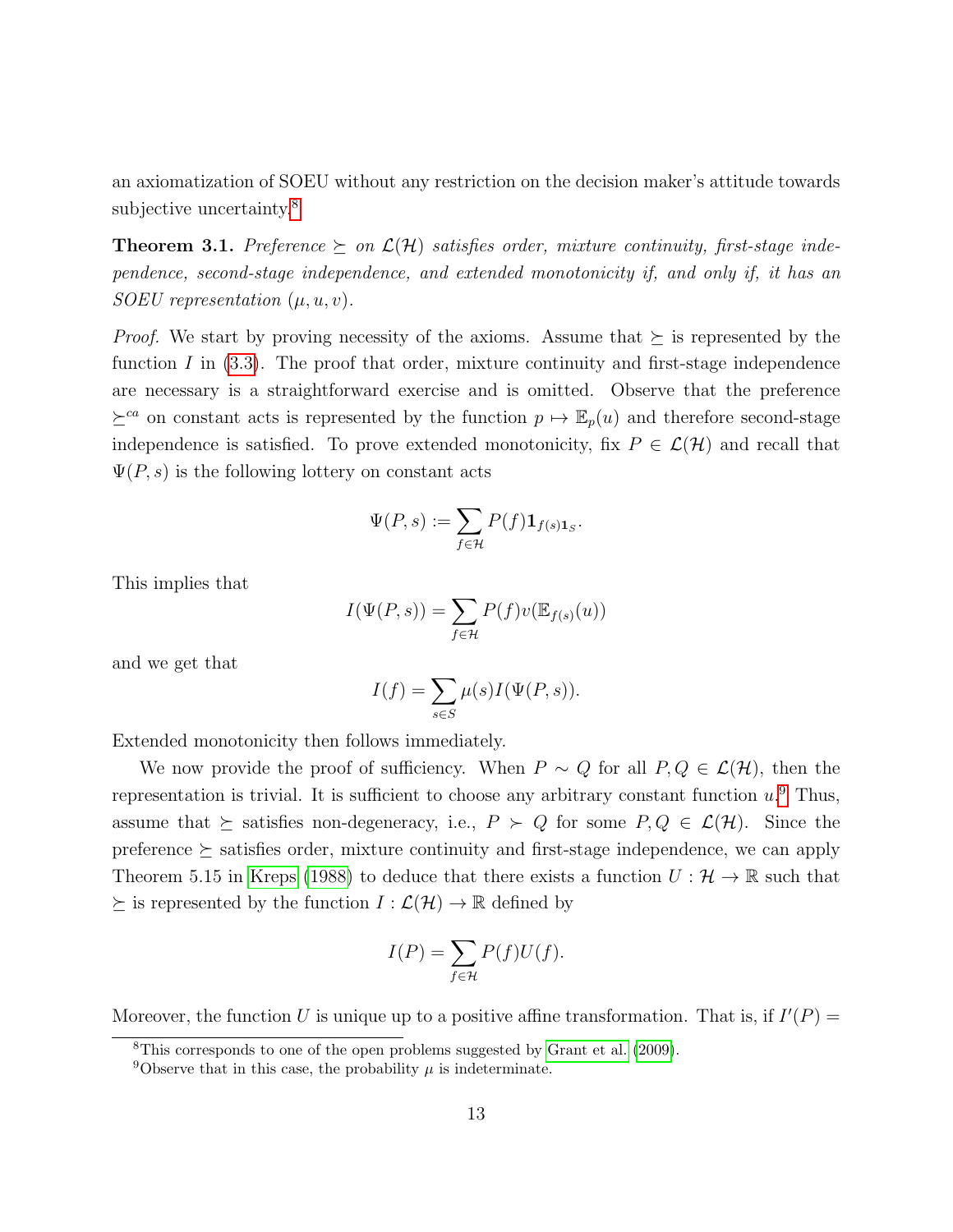$\sum_{f \in \mathcal{H}} P(f)U'(f)$  also represents  $\succeq$  for some function  $U': \mathcal{H} \to \mathbb{R}$ , then there exist two real numbers  $a > 0$  and  $b \in \mathbb{R}$  such that  $U' = aU + b$ . We normalize U such that

$$
\sum_{f \in \mathcal{H}} U(f)R^0(f) = 0
$$

for some lottery  $R^0$  on constant acts. Recall that is  $R^0$  can be identified with a compound lottery in  $\mathcal{L}(\mathcal{L}(Z))$ .

Let  $U^{ca}$  be the restriction of U to constant acts in  $H$ . Since constant acts can be identified with lotteries on Z, we can assume that  $U^{ca}$  is a function defined on  $\mathcal{L}(Z)$ . The function  $U^{ca}$  is a representation of the preference  $\succeq^{ca}$  on constant acts in  $\mathcal{L}(Z)$  that satisfies order, mixture continuity and second-stage independence. Applying again Theorem 5.15 in [Kreps](#page-25-14) [\(1988\)](#page-25-14), we deduce the existence of a function  $u : Z \to \mathbb{R}$  such that  $\succeq^{ca}$  is represented by the function  $I^{ca}: \mathcal{L}(Z) \to \mathbb{R}$  defined by

$$
I^{ca}(p) = \sum_{z \in Z} p(z)u(z).
$$

Moreover, the function u is unique up to a positive affine transformation. The functions  $U^{ca}$ and  $I^{ca}$  represent the same preference  $\succeq^{ca}$ . Observe moreover that  $I^{ca}(\mathcal{L}(X)) = \text{co}(u(X))$  is an interval of the real line.

<span id="page-13-0"></span>**Lemma 3.1.** There exists a strictly increasing function  $v : \text{co}(u(X)) \to \mathbb{R}$  such that  $U^{ca} =$  $v \circ I^{ca}$ .

Proof. We follow almost verbatim the arguments of Lemma B.9 in [Seo](#page-25-0) [\(2009\)](#page-25-0). Fix an arbitrary  $t \in \text{co}(u(X))$ . There exists a lottery  $p \in \mathcal{L}(X)$  such that  $t = I^{ca}(p)$ . Observe that for any other lottery  $q \in \mathcal{L}(X)$  satisfying  $t = I^{ca}(q)$ , we have  $q \sim^{ca} p$ . We then have  $U^{ca}(p) = U^{ca}(q)$  and we can define  $v(t) := U^{ca}(p)$ . To prove that v is strictly increasing, let  $t, t' \in \text{co}(u(X))$  such that  $t' > t$ . There exist  $p, p' \in \mathcal{L}(X)$  such that  $t = I^{ca}(p)$  and  $t' = I^{ca}(p')$ . In particular, we have  $p' \succ^{ca} p$ . This implies that  $U^{ca}(p') > U^{ca}(p)$  and we get that  $v(t') > v(t)$ .  $\Box$ 

We propose to show that extended monotonicity translates into the following no-arbitragetype property. Identify any act  $f \in \mathcal{H}$  as an asset with state-dependent payoff given by the random variable

$$
(U^{ca}(\Psi(f,s)))_{s\in S}.
$$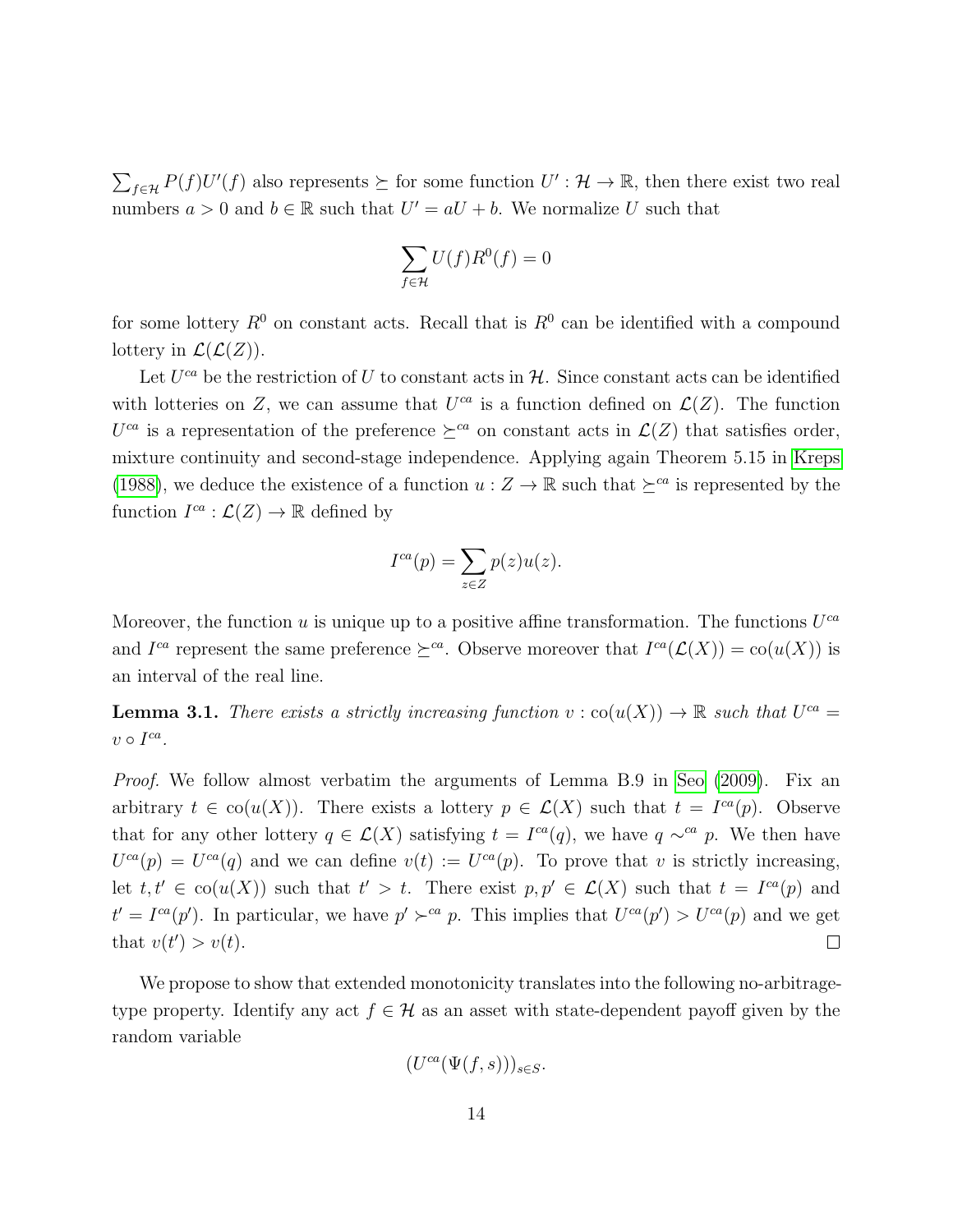A portfolio is a simple function  $\theta : \mathcal{H} \to \mathbb{R}$  with finite support, that is the set  $\{f \in \mathcal{H} : \theta(f) \neq \emptyset\}$ 0} is finite. We let  $\Theta$  be the linear space of portfolios. The payoff of portfolio  $\theta$  in state s is then

$$
\Pi(\theta,s):=\sum_{f\in\mathcal{H}}\theta(f)U^{ca}(\Psi(f,s)).
$$

The price of each asset f is  $U(f)$  and the cost of portfolio  $\theta$  is then

$$
c(\theta) := \sum_{f \in \mathcal{H}} \theta(f) U(f).
$$

Extended monotonicity implies the following (weak) no-arbitrage property.

<span id="page-14-0"></span>Lemma 3.2. Any portfolio with non-negative payoffs cannot have a negative price. Formally, for every portfolio  $\theta \in \Theta$ 

$$
[\Pi(\theta, s) \ge 0, \quad \forall s \in S] \Longrightarrow c(\theta) \ge 0.
$$

Proof of Lemma [3.2.](#page-14-0) We can adapt the arguments in [Seo](#page-25-0) [\(2009\)](#page-25-0). We provide the details for the sake of completeness. Fix an arbitrary portfolio  $\theta \in \Theta$  such that

<span id="page-14-1"></span>
$$
\Pi(\theta, s) \ge 0, \quad \forall s \in S. \tag{3.4}
$$

We can always write  $\theta = \alpha P - \beta Q$  where  $P, Q \in \mathcal{L}(\mathcal{H})$  and  $\alpha, \beta \geq 0$ . We provide the details of the proof when  $\alpha \geq \beta$ . The other case can be treated similarly. If  $\alpha = 0$  then  $\beta = 0$  and  $\theta = 0$ . The desired result is then obvious. Therefore, assume that  $\alpha > 0$ . Note that [\(3.4\)](#page-14-1) implies

$$
\sum_{f \in \mathcal{H}} P(f) U^{ca}(\Psi(f, s)) \ge \frac{\beta}{\alpha} \sum_{f \in \mathcal{H}} Q(f) U^{ca}(\Psi(f, s)). \tag{3.5}
$$

Given our normalization of  $U$ , we have for any state  $s$ 

$$
0 = \sum_{f \in \mathcal{H}} R^{0}(f)U(f) = \sum_{f \in \mathcal{H}} R^{0}(f)U^{ca}(\Psi(f, s))
$$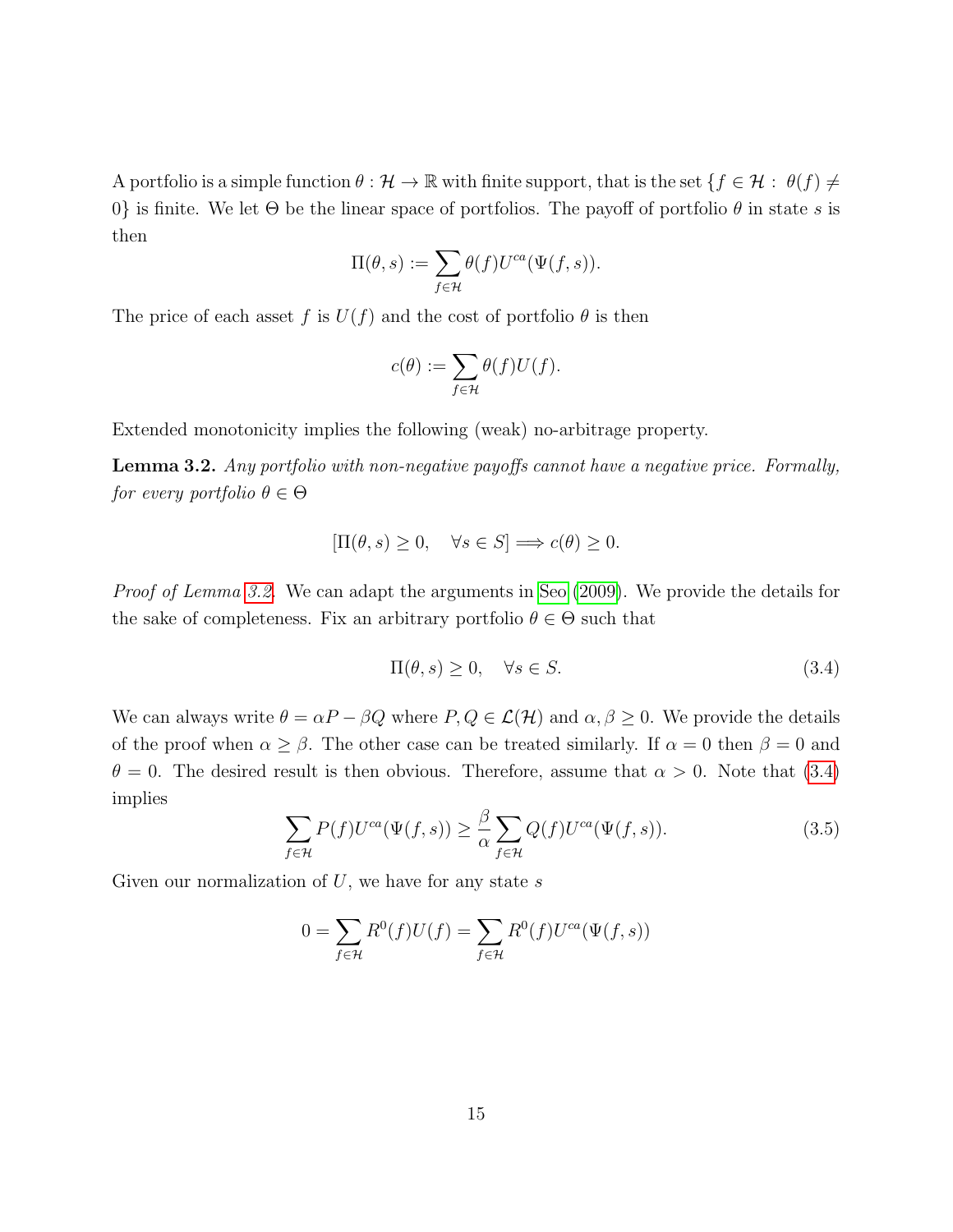since the support of the lottery  $R^0$  only contains constant acts. Letting  $\gamma := \beta/\alpha$ , we have

$$
\sum_{f \in \mathcal{H}} P(f) U^{ca}(\Psi(f, s)) \geq \gamma \sum_{f \in \mathcal{H}} Q(f) U^{ca}(\Psi(f, s)) + (1 - \gamma) \sum_{f \in \mathcal{H}} R^{0}(f) U^{ca}(\Psi(f, s))
$$
  

$$
\geq \sum_{f \in \mathcal{H}} \left[ \gamma Q(f) + (1 - \gamma) R^{0}(f) \right] U^{ca}(\Psi(f, s)).
$$

We have thus proved that  $I(\Psi(P, s)) \geq I(\Psi(\gamma Q + (1 - \gamma)R^0, s))$ , for each  $s \in S$ , or, equivalently,

$$
\Psi(P, s) \succeq \Psi(\gamma Q + (1 - \gamma)R^0, s), \quad \forall s \in S.
$$

Extended monotonicity then implies that

$$
P \succeq \gamma Q + (1 - \gamma)R^0.
$$

Using the representation function  $I$ , we deduce that

$$
I(P) \ge I(\gamma Q + (1 - \gamma)R^0) = \gamma I(Q) + (1 - \gamma)I(R^0) = \gamma I(Q)
$$

since  $I(R^0) = 0$  by the normalization choice of U. We then deduce that

$$
c(\theta) = \alpha c(P) - \beta c(Q) = \alpha I(P) - \beta I(Q) \ge 0
$$

which is the desired result.

We can now apply a standard convex separation theorem to prove the following weak version of the Fundamental Theorem of Finance.

<span id="page-15-0"></span>**Lemma 3.3.** There exists a probability measure  $\mu \in \mathcal{L}(S)$  such that

$$
c(\theta) = \sum_{s \in S} \mu(s) \Pi(\theta, s), \quad \forall \theta \in \Theta.
$$

*Proof of Lemma [3.3.](#page-15-0)* Assume, without any loss of generality, that  $0 \notin S$  and pose  $\Sigma :=$  ${0} \cup S$ . Let  $A \subseteq \mathbb{R}^{\Sigma}$  be the set of financial transfers  $\tau = (\tau(\sigma))_{\sigma \in \Sigma} \in \mathbb{R}^{\Sigma}$  that can be implemented by a portfolio, i.e., there exists  $\theta \in \Theta$  such that  $\tau(0) = -c(\theta)$  and  $\tau(s) = \Pi(\theta, s)$ 

 $\Box$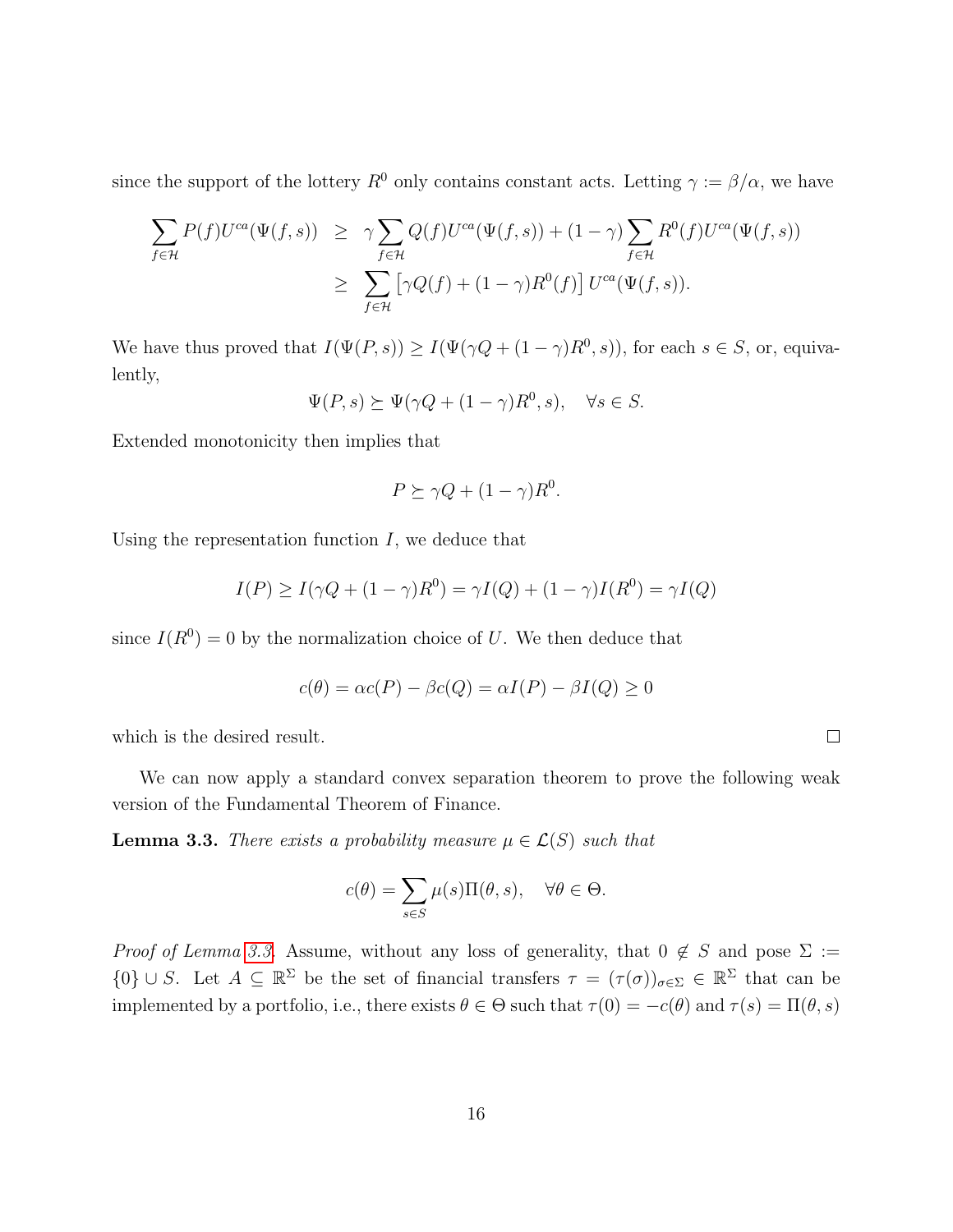for each  $s \in S$ . Since c is a weak no-arbitrage price (see Lemma [3.2\)](#page-14-0), we have

$$
A \cap \underbrace{(0, \infty) \times \mathbb{R}^S_+}_{=: B} = \emptyset.
$$

A is a linear subspace (and therefore convex) and  $B$  is convex. However, applying directly the standard Convex Separation Theorem does not allow to get the desired result. We follow an approximation argument. Fix  $\varepsilon \in (0,1)$  and let  $C_{\varepsilon}$  be the set of all vectors  $c = (c(\sigma))_{\sigma \in \Sigma}$ such that

$$
c \in [\varepsilon, \infty) \times \mathbb{R}^S_+
$$
 and  $\sum_{\sigma \in \Sigma} c(\sigma) = 1.$ 

The set  $C_{\varepsilon}$  is compact and convex. The set A is closed convex. Since  $A \cap C_{\varepsilon} = \emptyset$ , we can apply the Strict Convex Separation Theorem, to deduce the existence of two real numbers  $\alpha, \beta \in \mathbb{R}$  and some non-zero vector  $\xi_{\varepsilon} = (\xi_{\varepsilon}(\sigma))_{\sigma \in \Sigma} \in \mathbb{R}^{\Sigma}$  such that

$$
\forall a \in A, \quad \xi_{\varepsilon} \cdot a \le \alpha < \beta \le \xi_{\varepsilon} \cdot c, \quad \forall c \in C_{\varepsilon}.
$$

Since  $0 \in A$ , we deduce that

$$
\xi_{\varepsilon}(0) > 0
$$
 and  $\xi_{\varepsilon}(s) > -\frac{\varepsilon}{1-\varepsilon}\xi_{\varepsilon}(0).$ 

Since A is a linear space, the inequality  $\xi_{\varepsilon} \cdot a \leq \alpha$  for each  $a \in A$  implies that  $\xi_{\varepsilon} \cdot a = 0$  for each  $a \in A$ . We then deduce that

<span id="page-16-0"></span>
$$
c(\theta) = \sum_{s \in S} \mu_{\varepsilon}(s) \Pi(\theta, s), \quad \forall \theta \in \Theta \tag{3.6}
$$

where  $\mu_{\varepsilon}(s) := \xi_{\varepsilon}(s)/\xi_{\varepsilon}(0)$ . Observe that  $\mu_{\varepsilon}(s) \geq -\varepsilon/(1-\varepsilon)$  for each  $s \in S$ . Fix now the portfolio  $\theta^*$  that is the degenerate lottery  $\mathbf{1}_{p_1,s}$  on the constant act  $s \mapsto p$  for some lottery  $p \in \mathcal{L}(Z)$ . Observe that

$$
\Pi(\theta^{\star}, s) = U^{ca}(p) = U(p\mathbf{1}_S) = c(\theta^{\star}).
$$

We then deduce from [\(3.6\)](#page-16-0) that

$$
\sum_{s \in S} \mu_{\varepsilon}(s) = 1.
$$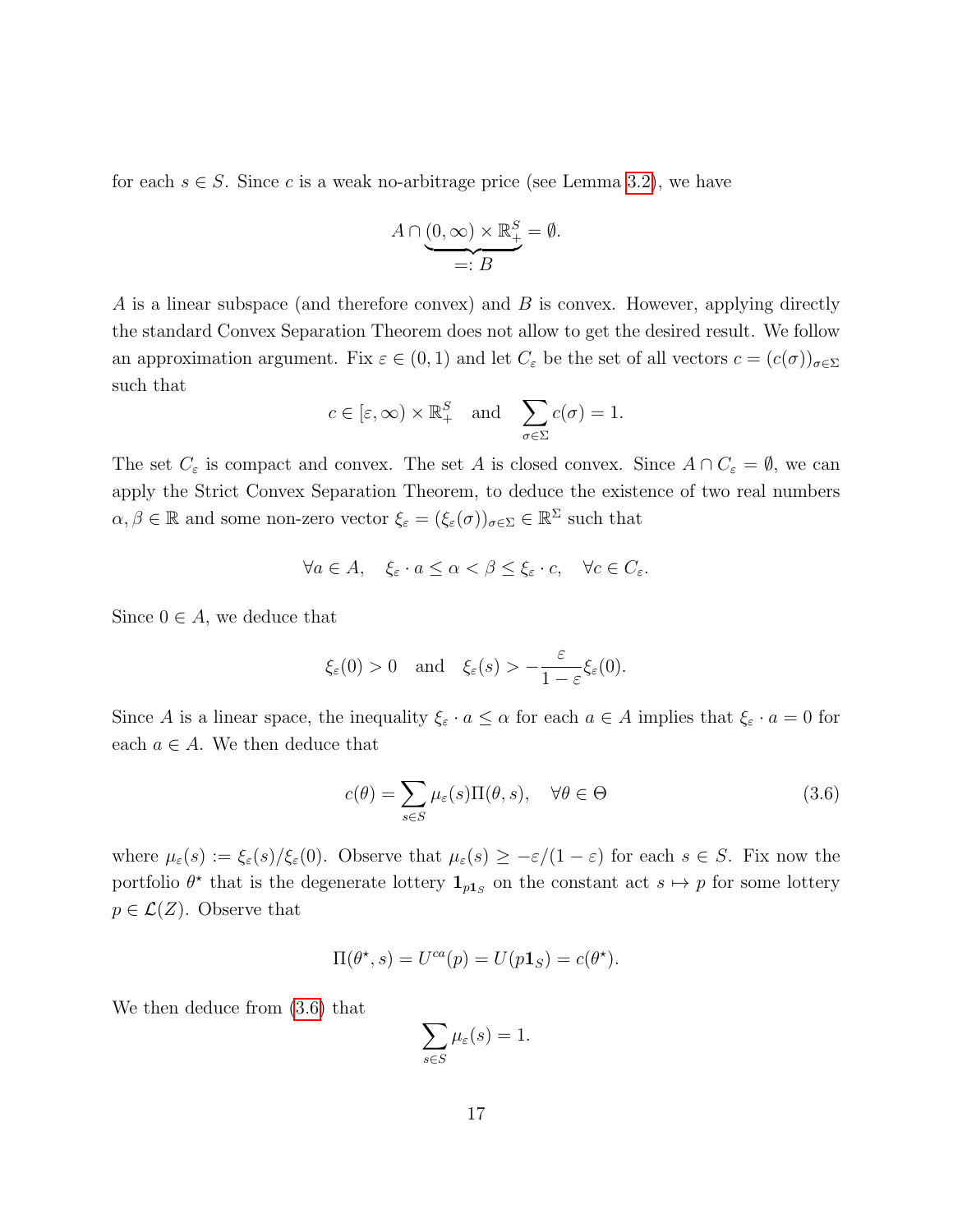Passing to a subnet if necessary, we can assume that we can pass to the limit in [\(3.6\)](#page-16-0) and get the existence of some probability measure  $\mu \in \mathcal{L}(S)$  such that

$$
c(\theta) = \sum_{s \in S} \mu(s) \Pi(\theta, s), \quad \forall \theta \in \Theta
$$

 $\Box$ 

Fix an arbitrary act  $f \in \mathcal{H}$ . Choosing  $\theta := \delta_f$  to be the degenerate lottery on f, we get that

$$
U(f) = \sum_{s \in S} \mu(s) U^{ca}(\Psi(f, s)).
$$

Applying Lemma [3.1,](#page-13-0) we have

$$
U(f) = \sum_{s \in S} \mu(s) U^{ca}(\Psi(f, s))
$$
  
= 
$$
\sum_{s \in S} \mu(s) v \circ I^{ca}(\Psi(f, s))
$$
  
= 
$$
\sum_{s \in S} \mu(s) v(\mathbb{E}_{f(s)}(u))
$$

and we get the desired result.

Extended monotonicity plays a crucial role in the representation result of Theorem [3.1.](#page-12-0) It cannot be replaced by the weaker axiom of monotonicity. Indeed, for a given function  $u \in \mathbb{R}^Z$ , consider an arbitrary function

$$
\Theta: W \to \mathbb{R} \quad \text{where } W := [\text{co}(u(X))]^S
$$

that is increasing on W and strictly increasing on the certainty line  $\{t\mathbf{1}_S : t \in \text{co}(u(X))\}.$ If we pose

$$
J(P) := \sum_{f \in \mathcal{H}} P(f) \Theta((\mathbb{E}_{f(s)}(u))_{s \in S}),
$$

then the function  $J: \mathcal{L}(\mathcal{H}) \to \mathbb{R}$  defines a preference  $\succeq$  that satisfies order, mixture continuity, first-stage independence, second-stage independence, and monotonicity. However, we do not necessarily get a SOEU representation. Indeed, a possible choice for the function Θ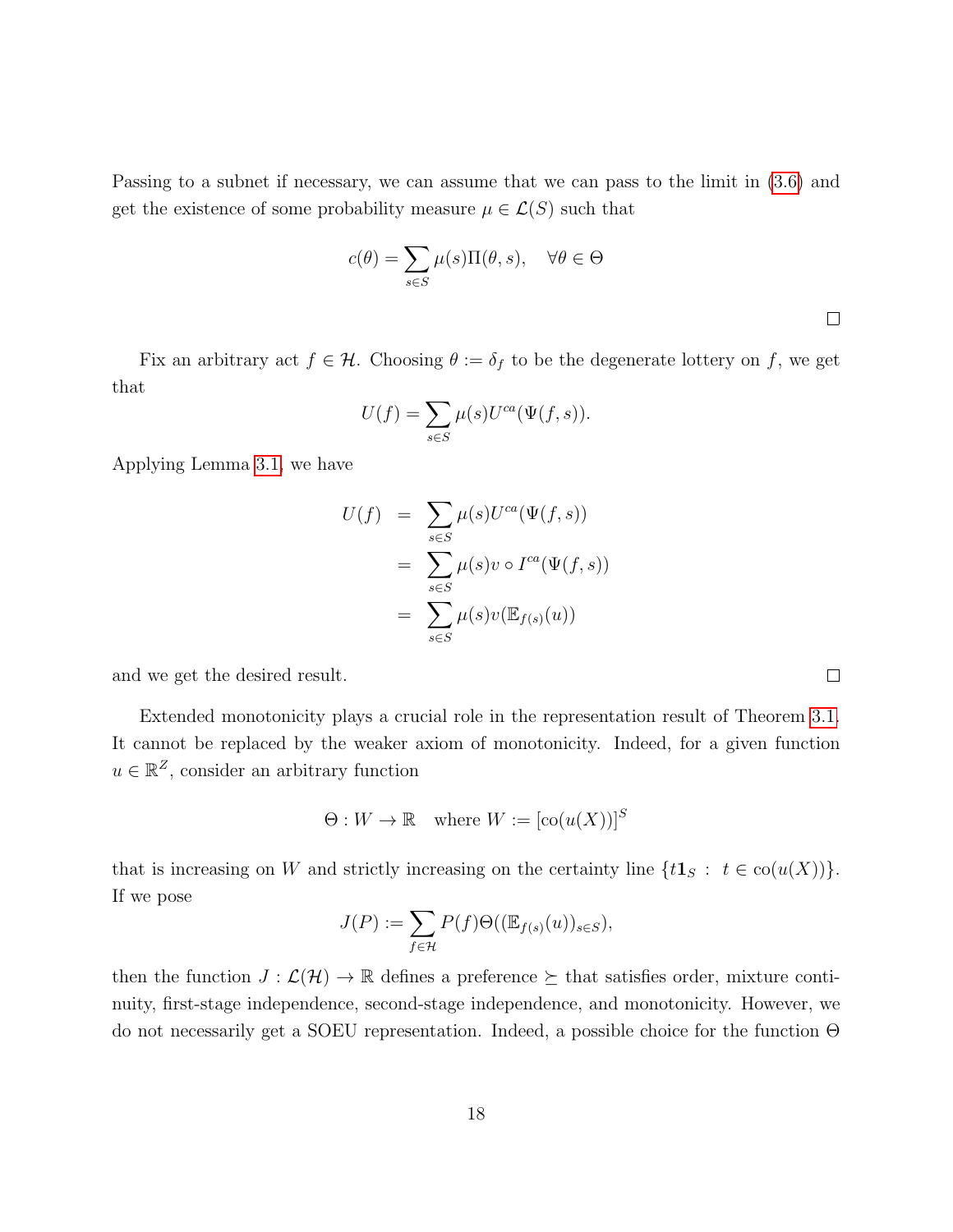is

$$
\Theta_{\scriptscriptstyle{\mathsf{GS}}}(w) := \min\{w(s) : s \in S\}
$$

where the subscript GS obviously stands for [Gilboa and Schmeidler](#page-24-3) [\(1989\)](#page-24-3).

# 4 Uniqueness

To analyze uniqueness of the representation in Theorem [3.1,](#page-12-0) we consider the following standard axiom.

**Non-degeneracy.** There exist  $P, Q \in \mathcal{L}(\mathcal{H})$  such that  $P \succ Q$ .

Before presenting the uniqueness properties, we introduce the following notation. Given a function  $u: Z \to \mathbb{R}$ , we can define the expected utility function  $\mathbb{E}^u$  from lotteries in  $\mathcal{L}(Z)$ to R defined by

$$
\mathbb{E}^u(p) := \mathbb{E}_p(u) = \sum_{z \in Z} p(z)u(z).
$$

The function  $\mathbb{E}^u : \mathcal{L}(Z) \to \mathbb{R}$  is affine. Moreover, any affine function from  $\mathcal{L}(Z)$  to  $\mathbb{R}$  is of the form  $\mathbb{E}^u$  for some utility function  $u \in \mathbb{R}^Z$ .

**Proposition 4.1.** Consider a preference  $\succeq$  that admits an SOEU representation  $(\mu, u, v)$ . If  $\succeq$  also satisfies non-degeneracy, then

- (i) the probability measure  $\mu$  is unique;
- (ii) the function  $u$  is unique up to a positive affine transformation,<sup>[10](#page-0-0)</sup>
- (iii) the function  $v \circ \mathbb{E}^u$  is unique up to a positive affine transformation.

*Proof.* Let  $I : \mathcal{L}(\mathcal{H}) \to \mathbb{R}$  be the representation of  $\succeq$  associated to  $(\mu, u, v)$ , i.e.,

$$
I(P) = \sum_{f \in \mathcal{H}} P(f)U(f) \quad \text{where} \quad U(f) := \sum_{s \in S} \mu(s)v(E_{f(s)}(u)).
$$

The function  $U: \mathcal{H} \to \mathbb{R}$  is the restriction of I to degenerate lotteries. Denote by I':  $\mathcal{L}(\mathcal{H}) \to \mathbb{R}$  be the representation of  $\succeq$  associated to  $(\mu', u', v')$ , i.e.,

$$
I'(P) = \sum_{f \in \mathcal{H}} P(f)U'(f) \quad \text{where} \quad U'(f) := \sum_{s \in S} \mu'(s)v'(E_{f(s)}(u')).
$$

<sup>&</sup>lt;sup>10</sup>Equivalently, the function  $\mathbb{E}^u$  is unique up to a positive affine transformation.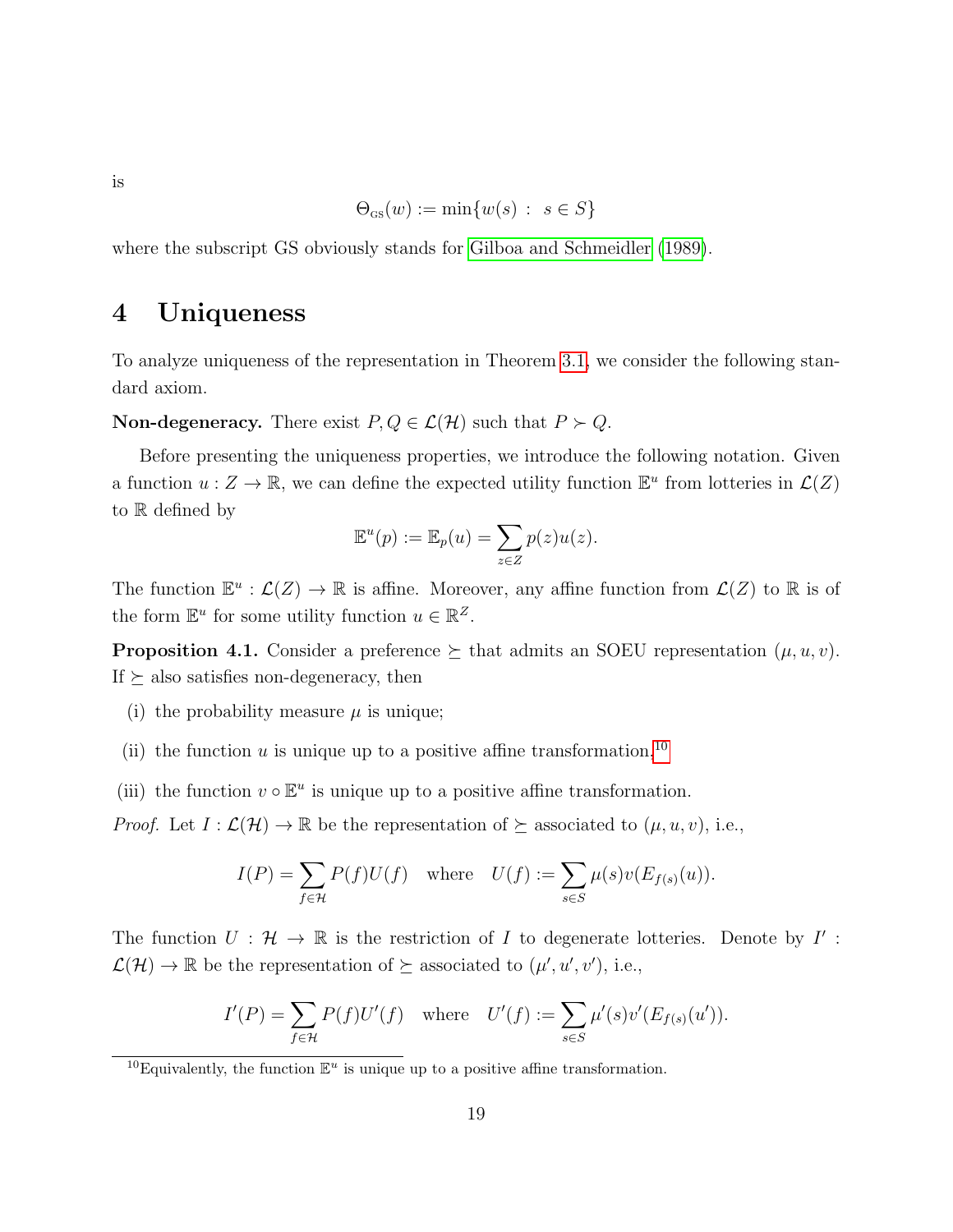Since  $\succeq$  satisfies order, mixture continuity and first-stage independence, it follows from Theorem 5.15 in [Kreps](#page-25-14) [\(1988\)](#page-25-14) that there exists  $a > 0$  and  $b \in \mathbb{R}$  such that  $U' = aU + b$ . That is, for every act  $f \in \mathcal{H}$ ,

<span id="page-19-0"></span>
$$
\sum_{s \in S} \mu'(s) \nu'(\mathbb{E}^{u'}(f(s))) = b + a \sum_{s \in S} \mu(s) \nu(\mathbb{E}^{u}(f(s))). \tag{4.1}
$$

Fix an arbitrary lottery  $p \in \mathcal{L}(Z)$ . Letting f be the constant act  $p_1$ <sub>S</sub>, we deduce that

<span id="page-19-1"></span>
$$
v'(\mathbb{E}^{u'}(p)) = av(\mathbb{E}^u(p)) + b.
$$
\n
$$
(4.2)
$$

We have thus proved that  $v' \circ \mathbb{E}^{u'} = a (v \circ \mathbb{E}^u) + b$ .

The preference  $\succeq^{ca}$  is represented by the functions  $p \mapsto \mathbb{E}_p(u)$  and  $p \mapsto \mathbb{E}_p(u')$ . Since  $\succeq^{ca}$  satisfies order, mixture continuity and second-stage independence, it follows from The-orem 5.15 in [Kreps](#page-25-14) [\(1988\)](#page-25-14) that there exists  $\alpha > 0$  and  $\beta \in \mathbb{R}$  such that  $u' = \alpha u + \beta$ .

Combining [\(4.1\)](#page-19-0) and [\(4.2\)](#page-19-1), we deduce that for every act  $f \in \mathcal{H}$ ,

$$
\sum_{s \in S} \mu'(s) \nu'(\mathbb{E}^{u'}(f(s))) = \sum_{s \in S} \mu(s) \left[ a \nu(\mathbb{E}^{u}(f(s))) + b \right]
$$

$$
= \sum_{s \in S} \mu(s) \nu'(\mathbb{E}^{u'}(f(s))).
$$

Letting  $\mathbb{U}' := \text{co}(u'(Z))$ , we have that

$$
\sum_{s \in S} \mu'(s) v'(w(s)) = \sum_{s \in S} \mu(s) v'(w(s))
$$

for any  $(w(s))_{s\in S} \in [\mathbb{U}']^S$ . Since  $\succeq$  satisfies non-degeneracy, the interval  $\mathbb{U}'$  cannot be reduced to a singleton. Since  $v'$  is strictly increasing, we deduce that the set

$$
\{ (v'(w(s)))_{s \in S} : (w(s))_{s \in S} \in [\mathbb{U}']^{S} \}
$$

admits a non-empty interior in  $\mathbb{R}^S$ . Since  $\mu - \mu'$  is orthogonal to the above set, we deduce that  $\mu = \mu'$ .  $\Box$ 

To characterize the support of the probability in the SOEU representation, we recall the standard definition of a null set.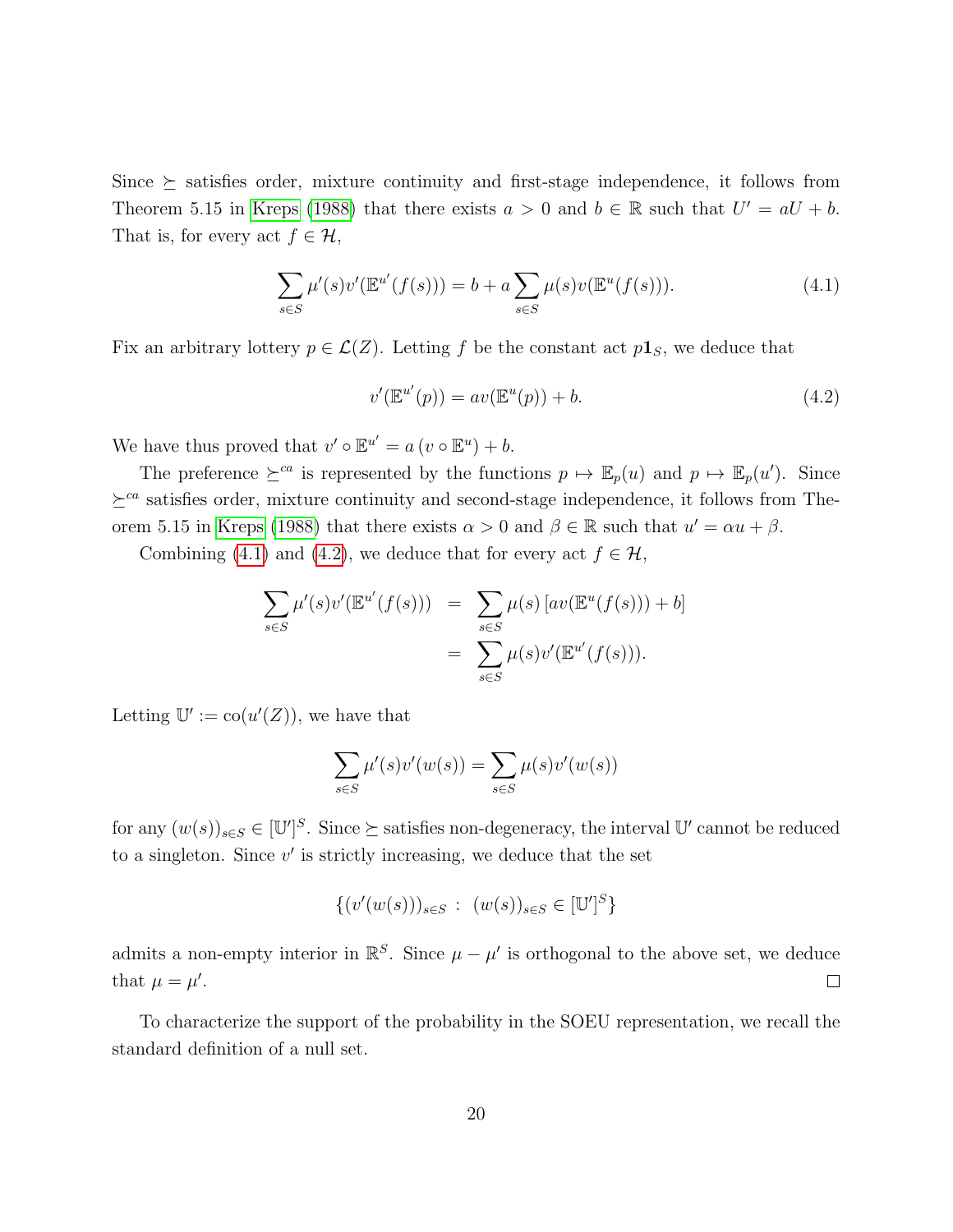**Definition 4.1.** A set  $s \in S$  is null when for all acts  $f, g \in H$  and all lotteries  $p, q \in L(Z)$ ,

$$
f \succeq g \Longleftrightarrow p_s f \succeq q_s g.
$$

In other words, the state  $s$  is null when it does not matter for the ranking of acts.

In a SOEU representation  $(\mu, u, v)$  of a preference  $\succeq$ , the support of the probability  $\mu$ corresponds to non-null states.

**Proposition 4.2.** Consider a preference  $\succeq$  that admits an SOEU representation  $(\mu, u, v)$ . If  $\succeq$  also satisfies non-degeneracy, then  $\mu(s) = 0$  if, and only if, s is null.

*Proof.* The "only if" part is obvious. To prove the "if" part, we assume that  $s$  is null. Fix an act  $f \in \mathcal{H}$  and two lotteries  $p, q \in \mathcal{L}(Z)$ . Since s is null, we have  $p_s f \succeq q_s f$  if, and only if,  $p_s f \succeq q_s f$ . Using the SOEU representation  $(\mu, u, v)$ , we deduce that

$$
\mu(s)v(\mathbb{E}_p(u)) \ge \mu(s)v(\mathbb{E}_q(u)) \Longleftrightarrow \mu(s)v(\mathbb{E}_q(u)) \ge \mu(s)v(\mathbb{E}_p(u)).
$$

Since  $\succeq$  satisfies non-degeneracy, there exists  $p, q \in \mathcal{L}(Z)$  such that  $p \succ^{\text{ca}} q$ , or, equivalently,  $\mathbb{E}_p(u) > \mathbb{E}_q(u)$ . We then deduce that  $\mu(s) = 0$ .  $\Box$ 

## 5 Continuity

In order to obtain continuity properties of the utility function, we consider a topology on Z. In this section, we assume that Z is a separable metric space. We endow the space  $\mathcal{L}(Z)$ with the weak topology defined as the coarsest topology such that every linear mapping  $p \mapsto \mathbb{E}_p(u)$  is continuous for every bounded and continuous function u. This implies that a sequence  $(p_n)$  of lotteries in  $\mathcal{L}(Z)$  weakly converges to another lottery  $p \in \mathcal{L}(Z)$  when

$$
\lim_{n \to \infty} \sum_{z \in Z} p_n(z) u(z) = \sum_{z \in Z} p(z) u(z)
$$

for every bounded and continuous function  $u : Z \to \mathbb{R}$ . The weak topology on  $\mathcal{L}(Z)$  is metrizable and separable. The space  $\mathcal H$  of acts is identified with the product space  $\mathcal L(Z)^S$ and is therefore endowed with the product of weak topologies. This topology on  $\mathcal H$  is also metrizable and separable. We then endow the choice space  $\mathcal{L}(\mathcal{H})$  with the weak topology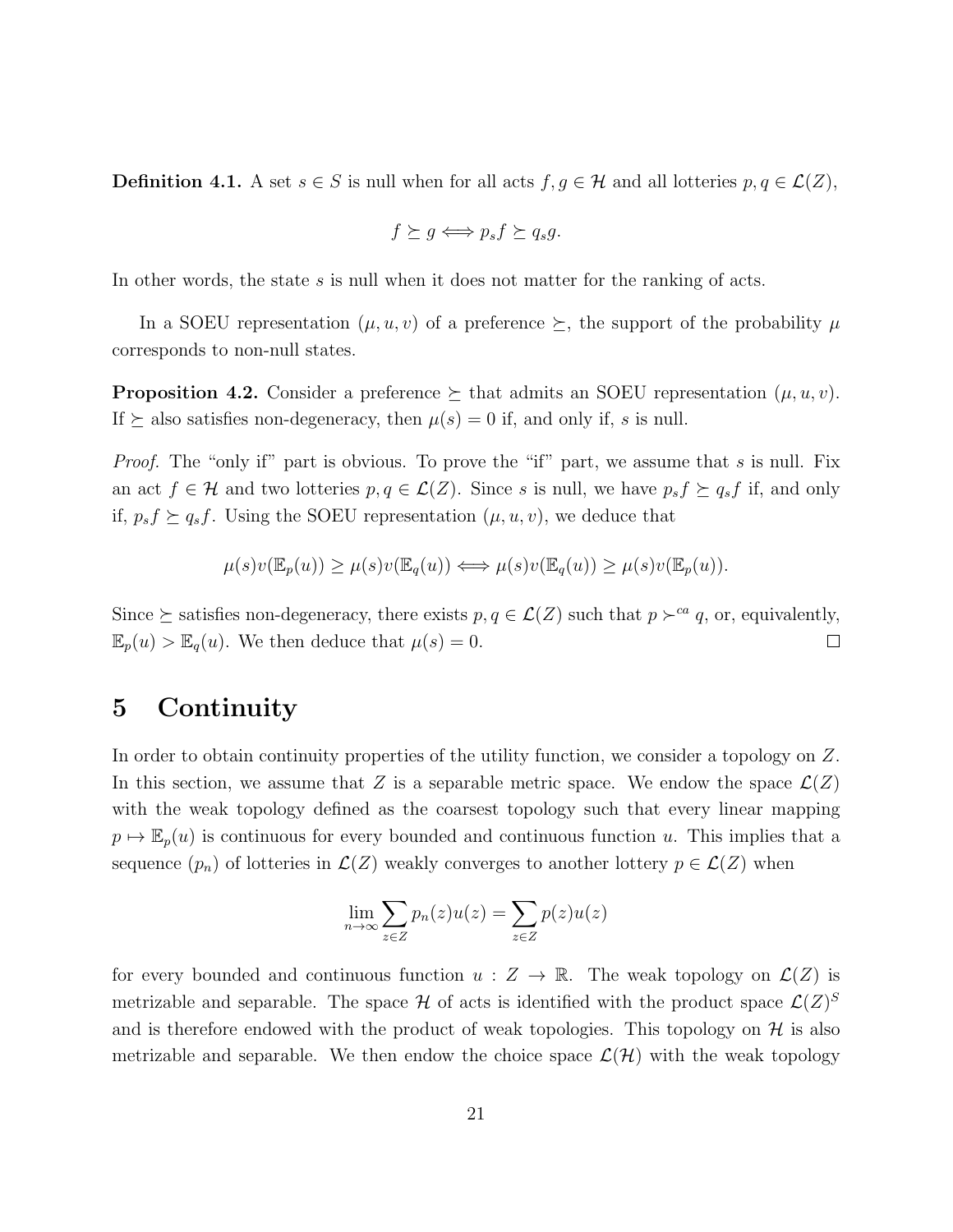defined as the coarsest topology such that every linear mapping  $P \mapsto \sum_{f \in \mathcal{H}} P(f)U(f)$  is continuous for every bounded and continuous function  $U: \mathcal{H} \to \mathbb{R}$ .

We introduce the following strengthening of the mixture continuity axiom.

**Continuity.** The preference  $\succeq$  is continuous with respect to the weak topology.<sup>[11](#page-0-0)</sup>

We can now characterize the continuity of the functions  $u$  and  $v$  in a SOEU representation.

<span id="page-21-0"></span>**Theorem 5.1.** Preference  $\succeq$  on  $\mathcal{L}(\mathcal{H})$  satisfies order, continuity, first-stage independence, second-stage independence, and extended monotonicity if, and only if, it has an SOEU representation  $(\mu, u, v)$  where u is continuous and bounded and v is continuous.

*Proof.* We start by proving the "if" part. We shall prove that the function  $f \mapsto U(f)$  defined on  $\mathcal H$  by

$$
U(f) = \sum_{s \in S} \mu(s)v(\mathbb{E}_{f(s)}(u)) = \sum_{s \in S} \mu(s)(v \circ \mathbb{E}^u)(f(s))
$$

is bounded and continuous. Since u is bounded and continuous, the linear functional  $\mathbb{E}^u$ :  $\mathcal{L}(Z) \to \mathbb{R}$  is weakly continuous. Since v is continuous, the mapping  $v \circ \mathbb{E}^u$  is weakly continuous and we get that U is continuous with respect to the product topology on  $H$ . Boundedness of  $U$  follows from boundedness of  $u$  and continuity of  $v$ .

The "only if" part corresponds to the proof of Theorem [3.1](#page-12-0) replacing the use Theo-rem 5.15 in [Kreps](#page-25-14) [\(1988\)](#page-25-14) by Theorem 5.21 in Kreps (1988). We then get that  $U : \mathcal{H} \to \mathbb{R}$  is bounded and continuous with respect to the weak topology. Moreover, the weak topology on  $\mathcal{L}(Z)$  coincides with the relative topology on  $\mathcal{L}(Z)$  induced by  $\mathcal{L}(\mathcal{H})$ . This implies that the preference  $\geq^{ca}$  on constant acts is continuous with respect to the weak topology. We then get that u is bounded and continuous. Finally, to prove that v is continuous, recall that v is defined on the set  $co(u(X))$  as follows

$$
v(t) = U^{ca}(p)
$$
 for any  $p \in \mathcal{L}(Z)$  such that  $t = \mathbb{E}_p(u)$ ,

where  $U^{ca}(p) := U(p\mathbf{1}_S)$ . Since  $\mathcal{L}(Z)$  is connected and  $U^{ca}$  is continuous, the set  $v(\text{co}(u(X)))$  =  $U^{ca}(\mathcal{L}(Z))$  is also connected. Since v is strictly increasing, we necessarily have that v is continuous.  $\Box$ 

<sup>&</sup>lt;sup>11</sup>That is, for every  $P \in \mathcal{L}(\mathcal{H})$ , the set  $\{Q \in \mathcal{L}(\mathcal{H}) : Q \succeq P\}$  and  $\{Q \in \mathcal{L}(\mathcal{H}) : P \succeq Q\}$  are closed for the weak topology.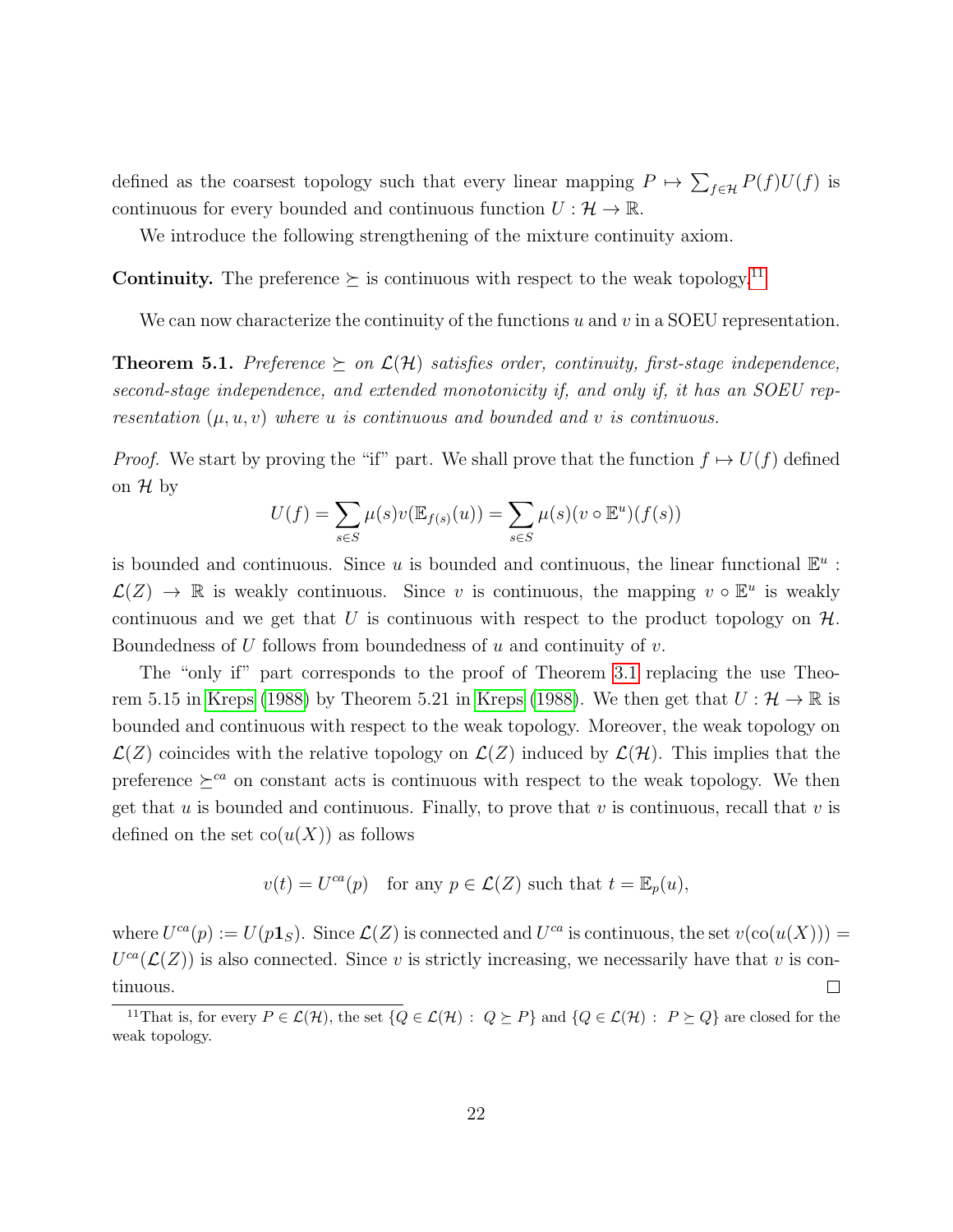### 6 Uncertainty Aversion

Our general representation results (Theorem [3.1](#page-12-0) and Theorem [5.1\)](#page-21-0) do not require any specific assumption regarding the decision maker's attitude towards subjective uncertainty. We consider the following standard axiom introduced by [Schmeidler](#page-25-1) [\(1989\)](#page-25-1) to represent the decision maker's aversion towards subjective uncertainty.

**Uncertainty Aversion.** Let  $f, g \in \mathcal{H}$  and  $\alpha \in (0, 1)$ .

$$
f \sim^a g \Longrightarrow \alpha f + (1 - \alpha)g \succeq^a f.
$$

This axiom captures the plausible assumption that "smooting out" acts should provide a hedge against subjective uncertainty and consequently should be desirable. That is, we assume that a decision maker who finds two acts equally attractive, will be embarrassed to state that their mixture is worse than both.

Under the basic axioms and extended monotonicity, the axiom of uncertainty aversion translates into the concavity of the function  $v$ .

<span id="page-22-0"></span>**Theorem 6.1.** Preference  $\succeq$  on  $\mathcal{L}(\mathcal{H})$  satisfies order, continuity, first-stage independence, second-stage independence, extended monotonicity and uncertainty aversion if, and only if, it has an SOEU representation  $(\mu, u, v)$  where u is bounded continuous and v is concave continuous.

Proof. We omit the straightforward arguments of the "if" part and focus on the proof of the "only if" part. Let  $\succeq$  be a preference on  $\mathcal{L}(\mathcal{H})$  satisfying order, continuity, first-stage independence, second-stage independence, extended monotonicity and uncertainty aversion. It follows from Theorem [5.1](#page-21-0) that  $\succeq$  has an SOEU representation  $(\mu, u, v)$  where u is bounded continuous and v is continuous. We only have to prove that v is also concave. If u is constant, then the domain of v is a singleton and v is obviously concave. We now assume that u is not constant. This implies that  $co(u(Z))$  is an interval of R with a non-empty interior denoted by  $\mathrm{int}(\mathrm{co}(u(X))).$ 

Let  $W := [\text{co}(u(Z))]^S$  and define  $\Psi : W \to \mathbb{R}$  defined as follows: for every  $w =$  $(w(s))_{s\in S}\in W,$ 

$$
\Psi(w) := \sum_{s \in S} \mu(s)v(w(s)).
$$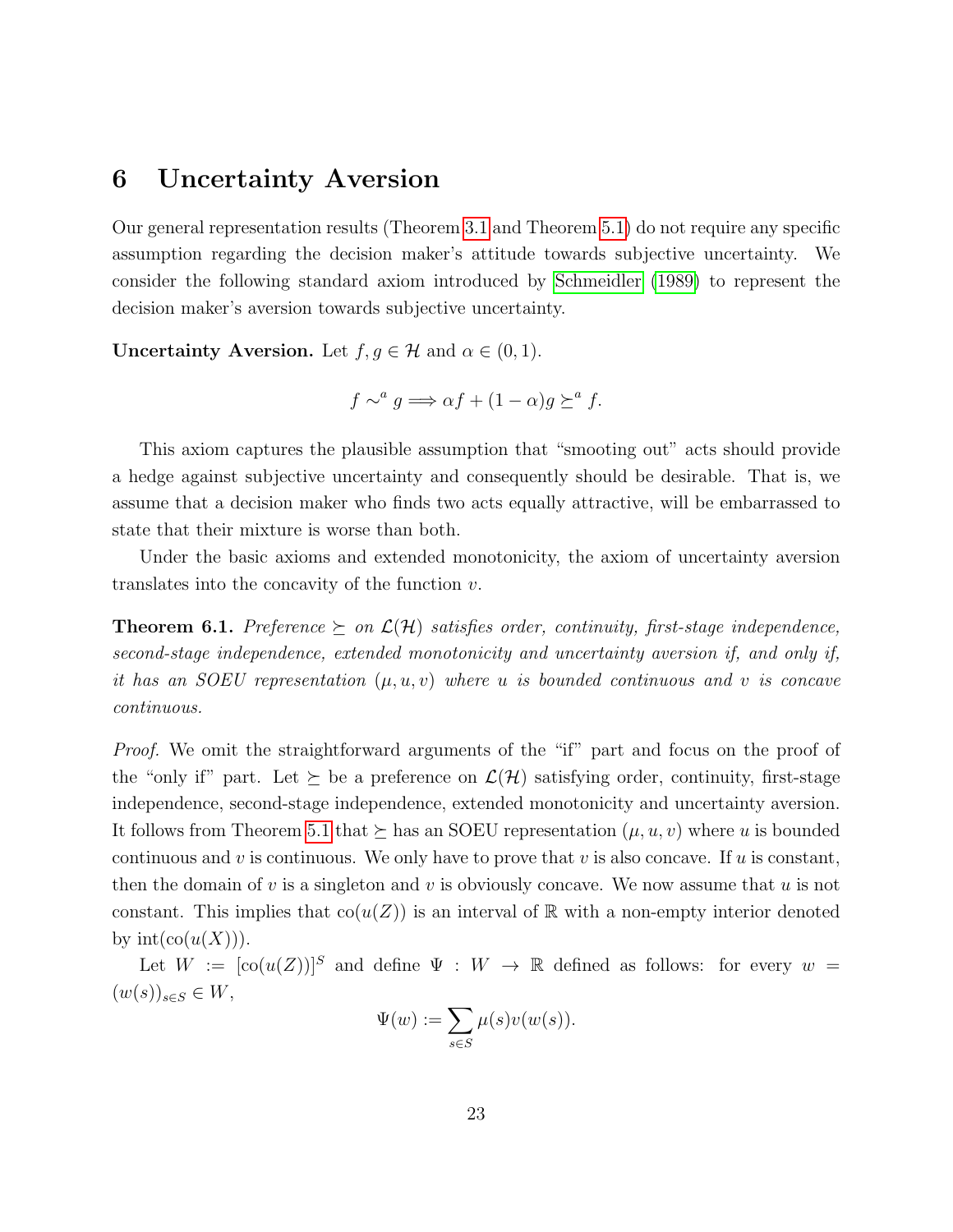Replacing S by the support of  $\mu$  is necessary, we can assume without any loss of generality that  $\mu(s) > 0$  for each  $s \in S$ .

<span id="page-23-0"></span>**Lemma 6.1.** The function  $\Psi$  is quasi-concave.

*Proof of Lemma [6.1.](#page-23-0)* Fix  $w, \tilde{w} \in W$  and assume, without any loss of generality, that  $\Psi(w)$  <  $\Psi(\tilde{w})$ . We analyze two cases.

If  $w(s) = \inf \mathrm{co}(u(Z))$  for each s, then  $\Psi(w) = \inf \Psi(W)$ , and for any  $\alpha \in [0,1]$ , we have  $\Psi(\alpha w + (1 - \alpha)\tilde{w}) \geq \Psi(w).$ 

Assume now that there exists  $\underline{u} \in \text{co}(u(Z))$  such that  $\underline{w} := \underline{u} \mathbf{1}_S < w$ <sup>[12](#page-0-0)</sup> Replacing u by min $\{\min\{\underline{u},\hat{w}(s)\} : s \in S\}$  if necessary, we can assume that  $\underline{w} \leq \tilde{w}$ . Since v is strictly increasing, we deduce that  $\Psi(w) < \Psi(w)$ . Since  $\Psi$  is continuous, we can apply the Intermediate Value Theorem to get the existence of some  $\gamma \in [0,1]$  close enough to 1 such that

$$
\Psi(\hat{w}) = \Psi(w) \quad \text{where } \hat{w} := \gamma \underline{w} + (1 - \gamma)\tilde{w}.
$$

Since  $w(s) \in \text{co}(u(Z))$ , there exists  $f(s) \in \mathcal{L}(Z)$  such that  $w(s) = \mathbb{E}_{f(s)}(u)$ . Similarly, there exists an act  $g \in \mathcal{H}$  such that  $\hat{w}(s) = \mathbb{E}_{g(s)}(u)$ . Observe that  $f \sim^a g$ . Uncertainty aversion implies that  $\alpha f + (1 - \alpha)g \succeq^a f$ . In particular, we get that

$$
\Psi(\alpha w + (1 - \alpha)\hat{w}) \ge \Psi(w).
$$

Since  $\underline{w} \leq \tilde{w}$ , we deduce that  $\alpha w + (1 - \alpha)\hat{w} \leq \alpha w + (1 - \alpha)\tilde{w}$ . Monotonicity of  $\Psi$  implies the desired result:  $\Psi(\alpha w + (1 - \alpha)\tilde{w}) \ge \Psi(w)$ .  $\Box$ 

The restriction of the function  $\Psi$  to the open set  $[\text{int}(\text{co}(u(X)))]^S$  satisfies the assumptions of Theorem 2 in [Debreu and Koopmans](#page-24-11) [\(1982\)](#page-24-11) and deduce that with at most one exception, every function  $\mu(s)v$  is concave on  $int(co(u(X)))$ . This implies that v is concave on the interior of the interval  $co(u(X))$ . Since we already proved that v is concave on the whole interval  $co(u(X))$ , we can follow a standard limiting argument to deduce that v is concave on the whole interval  $co(u(X))$ .  $\Box$ 

[Grant et al.](#page-24-1) [\(2009\)](#page-24-1) also provide an axiomatization of SOEU preferences with a concave function v. In Theorem [6.1,](#page-22-0) we obtain concavity of v under the mere assumption of uncertainty aversion, while [Grant et al.](#page-24-1) [\(2009\)](#page-24-1) impose an additional axiom, called weak translation

<sup>&</sup>lt;sup>12</sup>That is,  $u \leq w(s)$  for each s with a strict inequality for at least one s.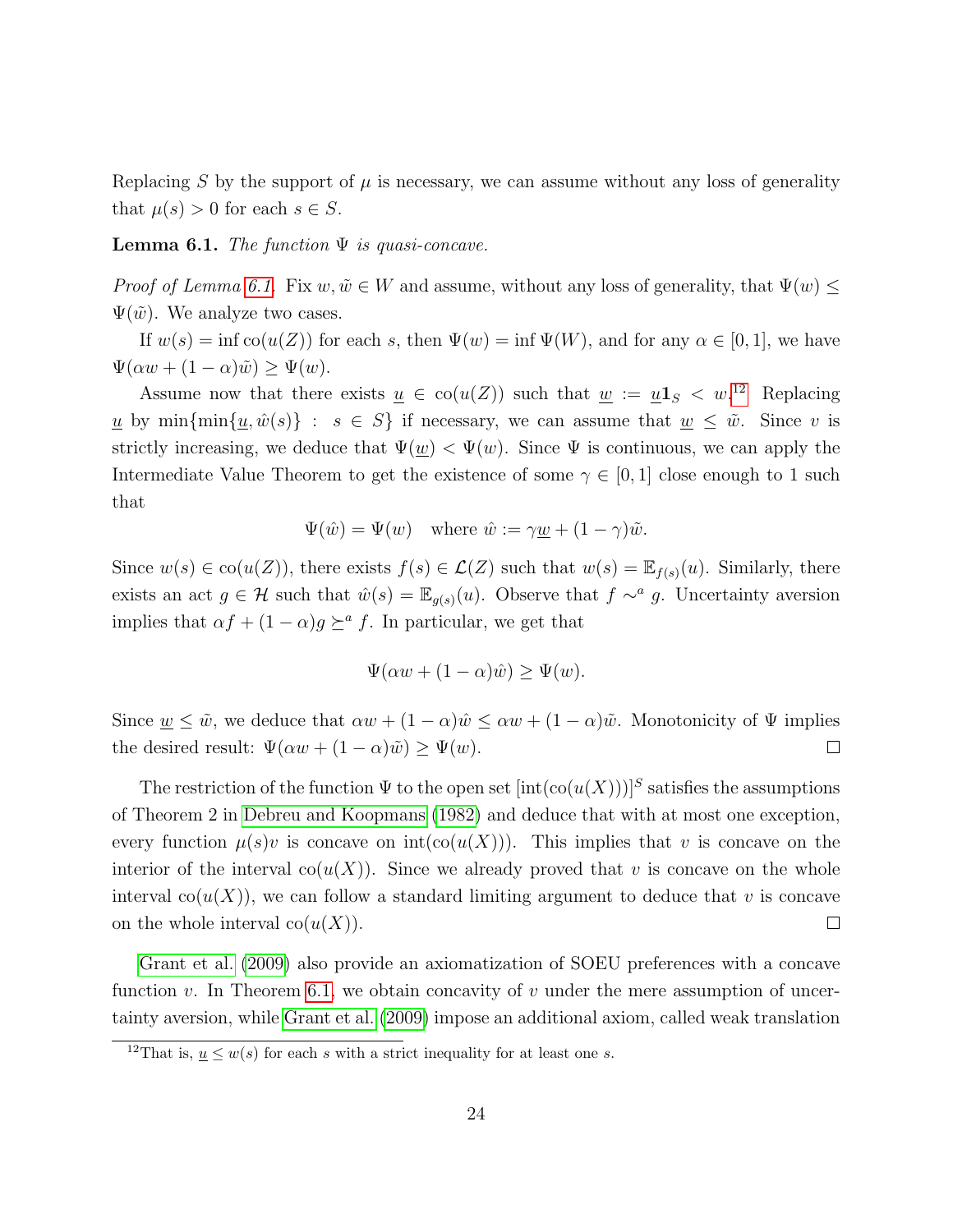invariance at certainty, which requires that the supporting hyperplanes are equal along the certainty line whenever they are unique.

# References

- <span id="page-24-6"></span>Al-Najjar, N. I. and Castro, L. D.: 2014, Parametric representation of preferences, Journal of Economic Theory 150,  $642 - 667$ .
- <span id="page-24-8"></span>Alary, D., Gollier, C. and Treich, N.: 2013, The effect of ambiguity aversion on insurance and self-protection, Economic Journal 123(573), 1188–1202.
- <span id="page-24-0"></span>Anscombe, F. J. and Aumann, R. J.: 1963, A definition of subjective probability, The Annals of Mathematical Statistics  $34(1)$ , 199-205.
- <span id="page-24-5"></span>Chew, S. H. and Sagi, J. S.: 2008, Small worlds: Modeling attitudes toward sources of uncertainty, *Journal of Economic Theory*  $139(1)$ , 1–24.
- <span id="page-24-11"></span>Debreu, G. and Koopmans, T. C.: 1982, Additively decomposed quasi-convex functions, Mathematical Programming 24, 1–38.
- <span id="page-24-2"></span>Ellsberg, D.: 1961, Risk, ambiguity and the Savage axioms, Quarterly Journal of Economics 75, 643–669.
- <span id="page-24-4"></span>Ergin, H. and Gul, F.: 2009, A theory of subjective compound lotteries, Journal of Economic Theory **144**(3), 899 – 929.
- <span id="page-24-10"></span>Gilboa, I.: 2008, *Theory of Decision under Uncertainty:*, Cambridge University Press, Cambridge.
- <span id="page-24-3"></span>Gilboa, I. and Schmeidler, D.: 1989, Maxmin expected utility with non-unique prior, *Journal* of Mathematical Economics 18(2), 141–153.
- <span id="page-24-7"></span>Gollier, C.: 2011, Portfolio choices and asset prices: The comparative statics of ambiguity aversion, Review of Economic Studies 78(4), 1329–1344.
- <span id="page-24-1"></span>Grant, S., Polak, B. and Strzalecki, T.: 2009, Second-order expected utility, Available at SSRN 2328936 .
- <span id="page-24-9"></span>Hoy, M., Peter, R. and Richter, A.: 2014, Take-up for genetic tests and ambiguity, Journal of Risk and Uncertainty  $48(2)$ , 111–133.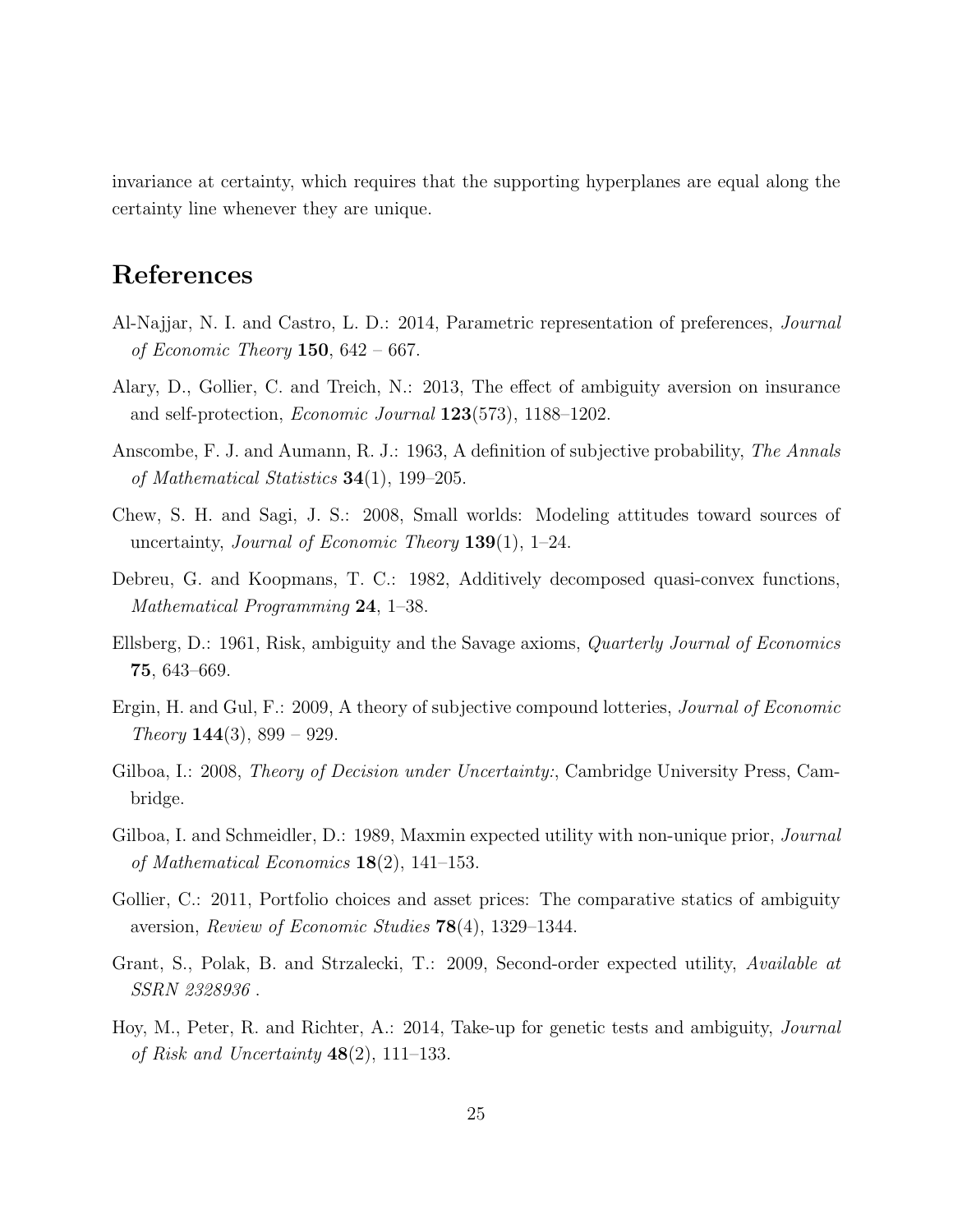- <span id="page-25-13"></span>Huang, Y.-C. and Tzeng, L. Y.: 2018, A mean-preserving increase in ambiguity and portfolio choices, Journal of Risk and Insurance 85(4), 993–1012.
- <span id="page-25-6"></span>Klibanoff, P., Marinacci, M. and Mukerji, S.: 2005, A smooth model of decision making under ambiguity, Econometrica 73(6), 1849–1892.
- <span id="page-25-14"></span>Kreps, D. M.: 1988, Notes on the Theory of Choice, Westview Press, Boulder, CO.
- <span id="page-25-7"></span>Maccheroni, F., Marinacci, M. and Rustichini, A.: 2006, Ambiguity aversion, robustness, and the variational representation of preferences,  $Econometrica$  **74**(6), 1447–1498.
- <span id="page-25-8"></span>Nascimento, L. and Riella, G.: 2013, Second-order ambiguous beliefs, Economic Theory  $52(3)$ , 1005–1037.
- <span id="page-25-9"></span>Nau, R. F.: 2006, Uncertainty aversion with second-order utilities and probabilities, Man*agement science*  $52(1)$ , 136–145.
- <span id="page-25-4"></span>Neilson, W. S.: 1993, Ambiguity aversion: An axiomatic approach using second-order probabilities. Mimeo.
- <span id="page-25-5"></span>Neilson, W. S.: 2010, A simplified axiomatic approach to ambiguity aversion, Journal of Risk and Uncertainty  $41(2)$ , 113–124.
- <span id="page-25-1"></span>Schmeidler, D.: 1989, Subjective probability and expected utility without addivity, *Econo*metrica 57, 571–587.
- <span id="page-25-2"></span>Segal, U.: 1987, The Ellsberg paradox and risk aversion: An anticipated utility approach, International Economic Review 28, 175–202.
- <span id="page-25-0"></span>Seo, K.: 2009, Ambiguity and second-order belief, Econometrica 77(5), 1575–1605.
- <span id="page-25-11"></span>Snow, A.: 2010, Ambiguity and the value of information., *Journal of Risk and Uncertainty* 40(2), 133–145.
- <span id="page-25-12"></span>Snow, A.: 2011, Ambiguity aversion and the propensities for self-insurance and selfprotection., *Journal of Risk and Uncertainty*  $42(1)$ ,  $27 - 43$ .
- <span id="page-25-10"></span>Strzalecki, T.: 2011, Axiomatic foundations of multiplier preferences, Econometrica  $79(1), 47-73.$
- <span id="page-25-3"></span>Tversky, A. and Kahneman, D.: 1992, Advances in Prospect theory: Cumulative representation of uncertainty, Journal of Risk and Uncertainty 5, 297–323.